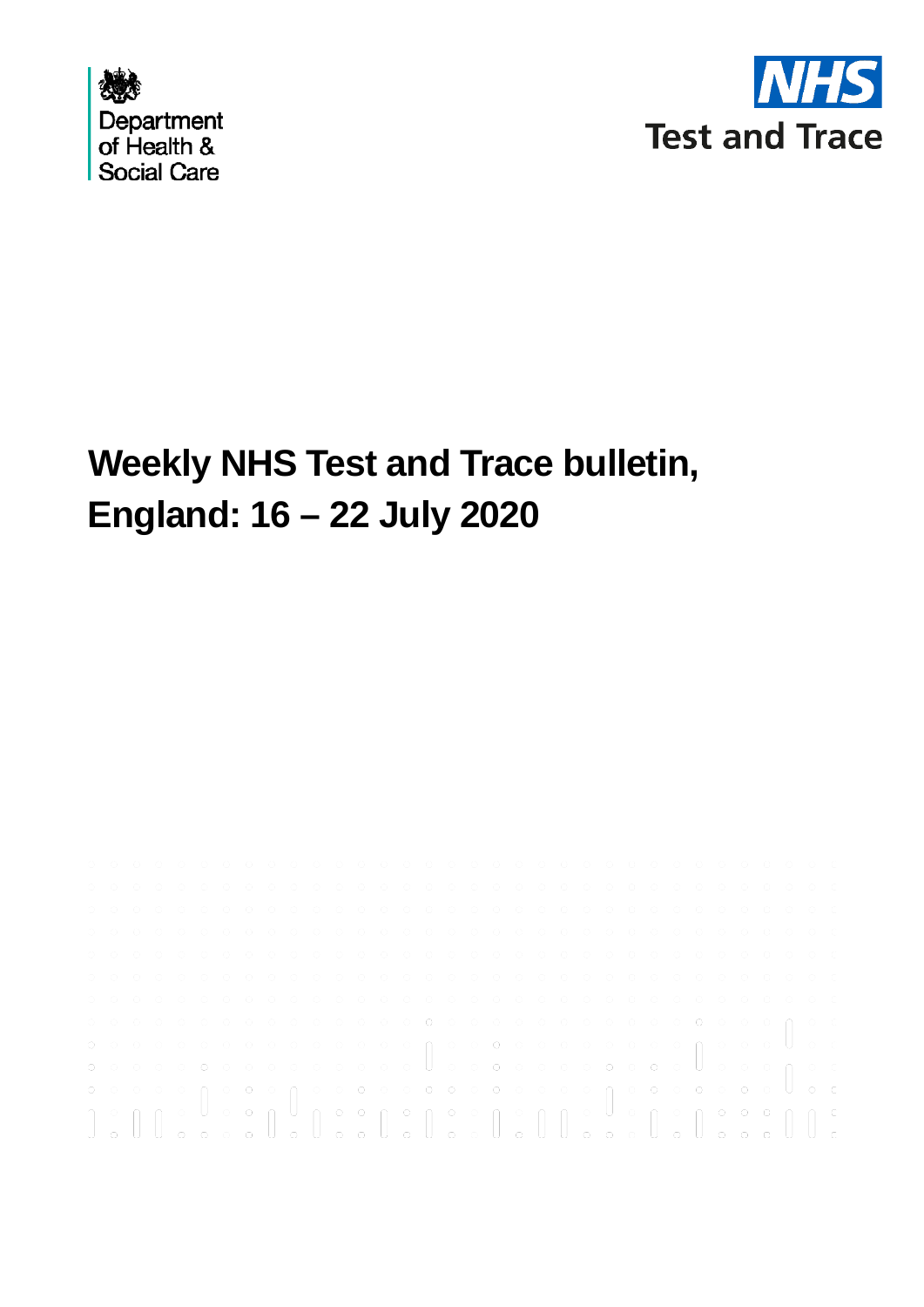# NHS Test and Trace – Week Eight of contact tracing, England: 16 July – 22 July 2020

The data in the tables below reflect the first eight weeks of operation of NHS Test and Trace.

For testing, they include:

- People tested for coronavirus (COVID-19)
- People testing positive for coronavirus (COVID-19)
- Time taken for test results to become available

For contact tracing, they include:

- People transferred to the contact tracing system, and the time taken for them to be reached
- Close contacts identified for complex and non-complex cases, and the time taken for them to be reached

The purpose of this data is to provide a weekly update on the implementation and performance of NHS Test and Trace. Data collected for the test and trace program is primarily for operational purposes and was not designed to track the spread of the virus. Studies into the spread of the virus in the UK are carried out by the Office for National Statistics (ONS). A list of data sources relating to the coronavirus pandemic in the UK can be found at [Coronavirus \(COVID-19\) statistics and analysis.](https://www.gov.uk/guidance/coronavirus-covid-19-statistics-and-analysis)

A full explanation of the data sources and methods used to produce these statistics can be found in the additional [methodology document.](https://www.gov.uk/government/publications/nhs-test-and-trace-statistics-england-methodology)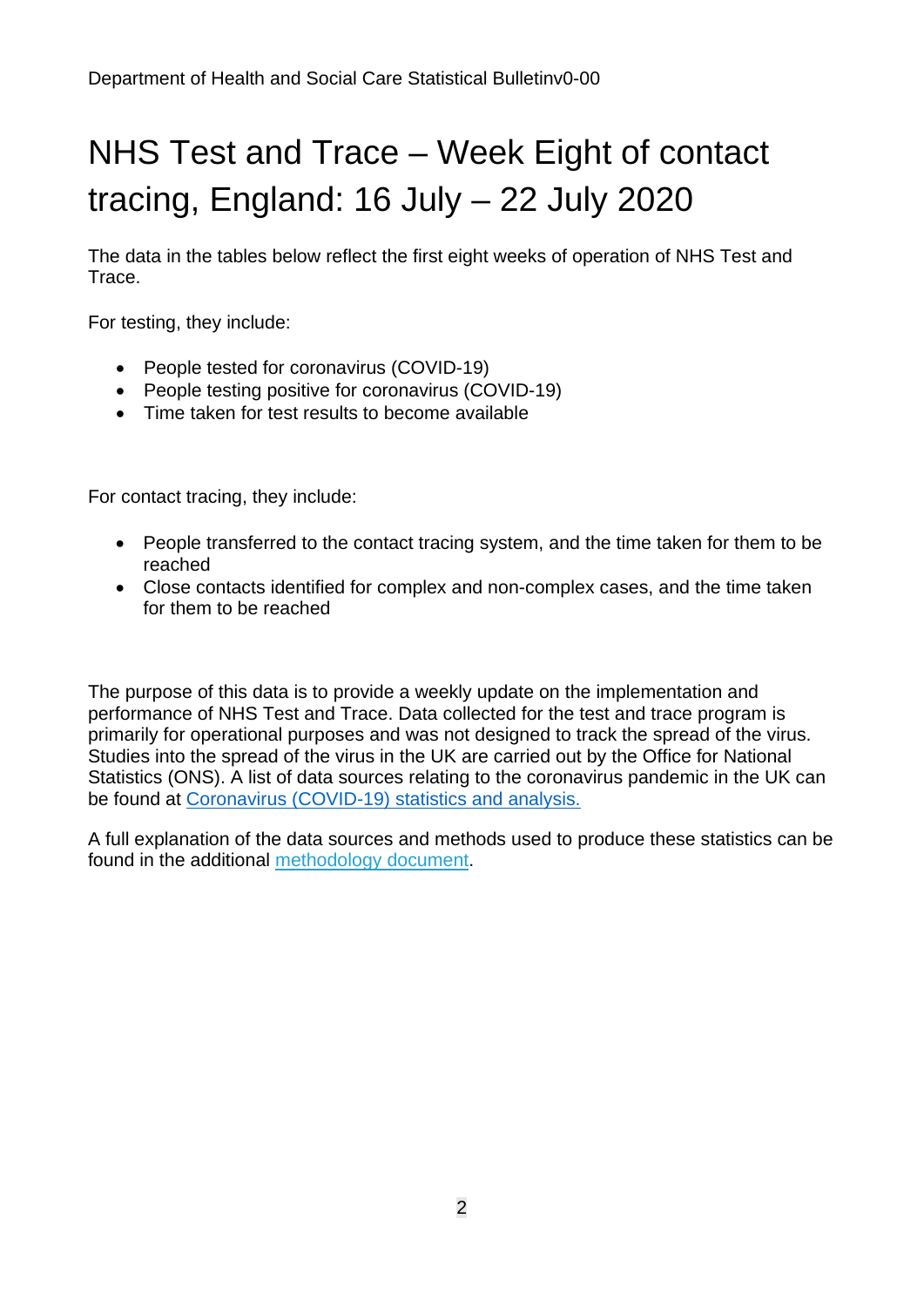# **Main points**

NHS test and trace went live on 28 May.

### **In Week 8 of contact tracing (16 to 22 July)**

- 366,397 people were newly tested<sup>[1](#page-2-0)</sup> for coronavirus (COVID-19) under Pillar 1 (testing in hospitals and outbreak locations) and Pillar 2 (national swab testing) in England.
- Around half of people (50.6%) tested under Pillar 2 received the result within 24 hours of taking a test. This increases to over 3 out of 4 (76.4%) for tests that were carried out in person.
- Test results for 91.0% of people tested under Pillar 1 were made available within 24 hours of the laboratory receiving the test for processing, increasing from 87.4% in week 7 (09 – 15 July).
- 4,128 new people tested positive for COVID-19.
- 4,242 people had their case transferred to the contact tracing system from which 3,455 people (81.4%) were reached and asked to provide details of close contacts, increasing from 80.5% in week 7.
- Most people reached by NHS test and trace provided details for one or more contacts and this has increased to 81.3% from 79.2% in week 7.
- 18,598 people were identified as coming into close contact with someone who has tested positive and been transferred to contact tracing. Of these, 13,974 people (75.1%) were reached and asked to self-isolate, a decrease from 78.4% in week 7.
- Of those contacts reached, 81.7% were reached within 24 hours after being identified as a close contact. 54.7% were contacted within 24 hours of the positive individual that reports them being transferred to contact tracing.
- 63.2% of close contacts reported to NHS Test and Trace are within the same household as the positive case transferred down from 69.0% in week 7.

#### **In total, since Test and Trace began (28 May 2020)**

- 2,695,197 people were newly tested under Pillars 1 and 2.
- 42,964 new people have tested positive for COVID-19.
- 43,119 people had their case transferred to the contact tracing system<sup>2</sup>, of whom 33,472 (77.6%) were reached and asked to provide details of their recent close contacts.
- 222,589 people were identified as coming into close contact with someone who has tested positive. Of these, 184,703 (83.0%) were reached and asked to self-isolate.

<span id="page-2-0"></span><sup>&</sup>lt;sup>1</sup> This excludes people who have previously been tested in a prior week. See [methodology](https://www.gov.uk/government/publications/nhs-test-and-trace-statistics-england-methodology) for more details.

<span id="page-2-1"></span><sup>&</sup>lt;sup>2</sup> Some people may have had their case transferred to the contact tracing system more than once. Currently, there is not a rigorous process for de-duplication of the data being passed into the contact tracing system each day, as the emphasis is on transferring these cases quickly. Therefore, there may be more people transferred to contact tracing than test positive for coronavirus within a given period.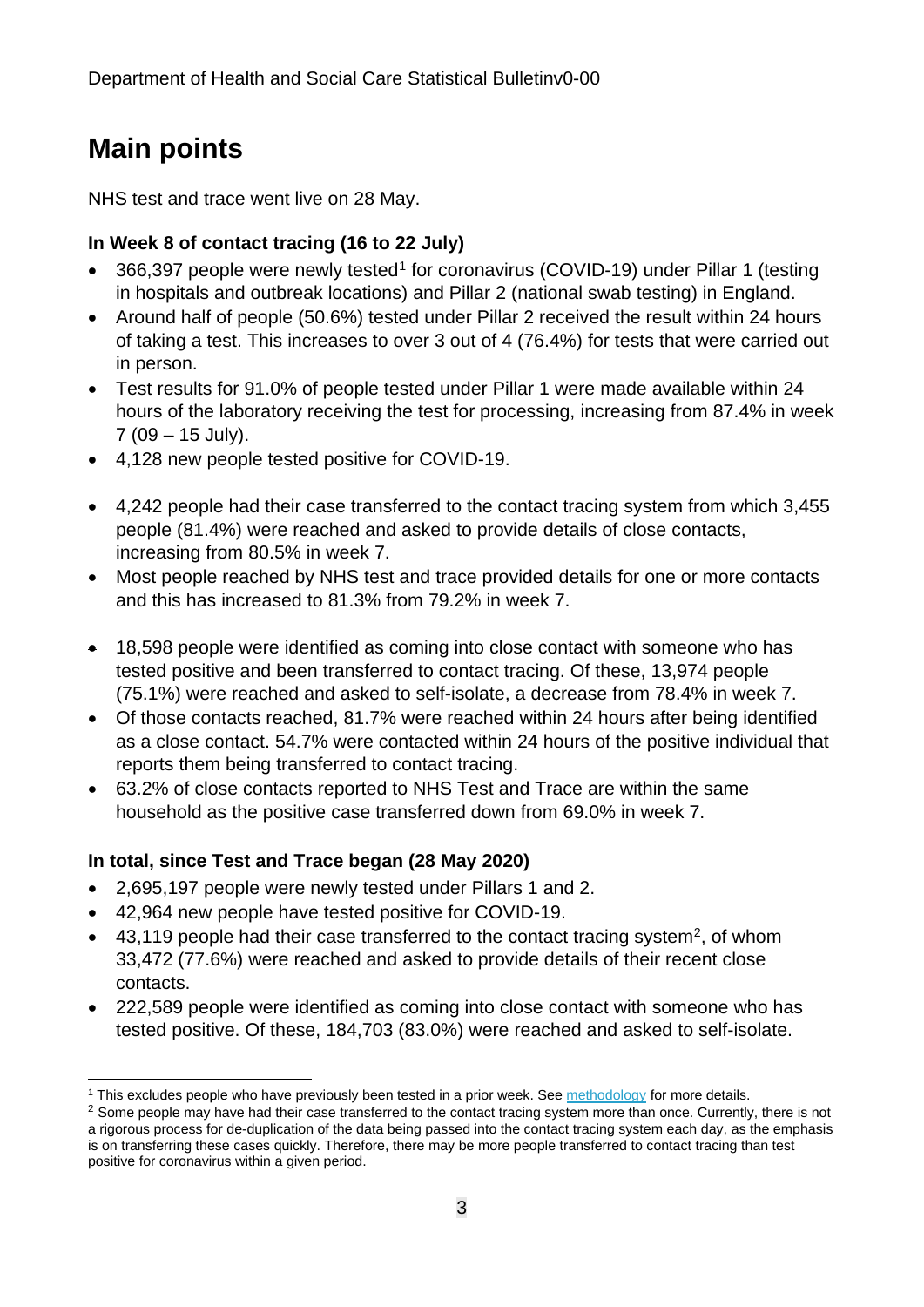# **Terminology**

People in England who have a positive coronavirus (COVID-19) test are transferred to NHS Test and Trace. Most of these people are tested under Pillar 1 or Pillar 2 of the government testing strategy[3:](#page-3-0)

- Pillar 1: swab testing in Public Health England (PHE) labs and NHS hospitals for those with a clinical need, and health and care workers
- Pillar 2: swab testing for the wider population, through commercial partnerships<sup>[4](#page-3-1)</sup>

Pillar 1 testing is conducted in hospitals and at outbreak locations; whilst Pillar 2 testing can be carried out through several different routes:

- Regional Test Sites, which includes drive-through testing centres with limited walkup facilities. This also includes Local Test Sites, which are similar to regional test sites but specifically for walk ups.
- Mobile Testing Units, which travel around the UK to increase access to COVID-19 testing. They respond to need, travelling to test people at specific sites including care homes, police stations and prisons.
- Satellite Test Centres, which includes test kits provided directly to 'satellite' centres at places like hospitals or care homes that have a particularly urgent or significant need.
- Home Test Kits, which are delivered to someone's door so they can test themselves and their family without leaving the house.

People tested refers to people who have newly been tested for COVID-19 and does not recount people who have been tested more than once in either Pillar 1 or Pillar 2. People testing positive refers only to people who have newly tested positive for COVID-19 and does not include people who have had more than one positive test.

NHS Test and Trace has two ways of handling cases depending on their complexity:

- PHE Local Health Protection Teams to manage complex cases linked to outbreaks (referred to as complex cases hereafter), examples include someone who works or has recently visited:
	- − a health or care setting, such as a hospital or care home
	- − a prison or other secure setting
	- − a school for people with special needs
	- − critical national infrastructure or areas vital for national security

<span id="page-3-0"></span><sup>3</sup> May include a small number of people who had a test under Pillar 4 (serology and swab testing for national surveillance). People tested under Pillar 3(serology testing to show if people have antibodies from having had COVID-19) do not have their cases transferred to NHS Test and Trace.

<span id="page-3-1"></span><sup>4</sup> More detail can be found at[: https://www.gov.uk/government/publications/coronavirus-covid-19-scaling-up-testing](https://www.gov.uk/government/publications/coronavirus-covid-19-scaling-up-testing-programmes/coronavirus-covid-19-scaling-up-our-testing-programmes)[programmes/coronavirus-covid-19-scaling-up-our-testing-programmes](https://www.gov.uk/government/publications/coronavirus-covid-19-scaling-up-testing-programmes/coronavirus-covid-19-scaling-up-our-testing-programmes)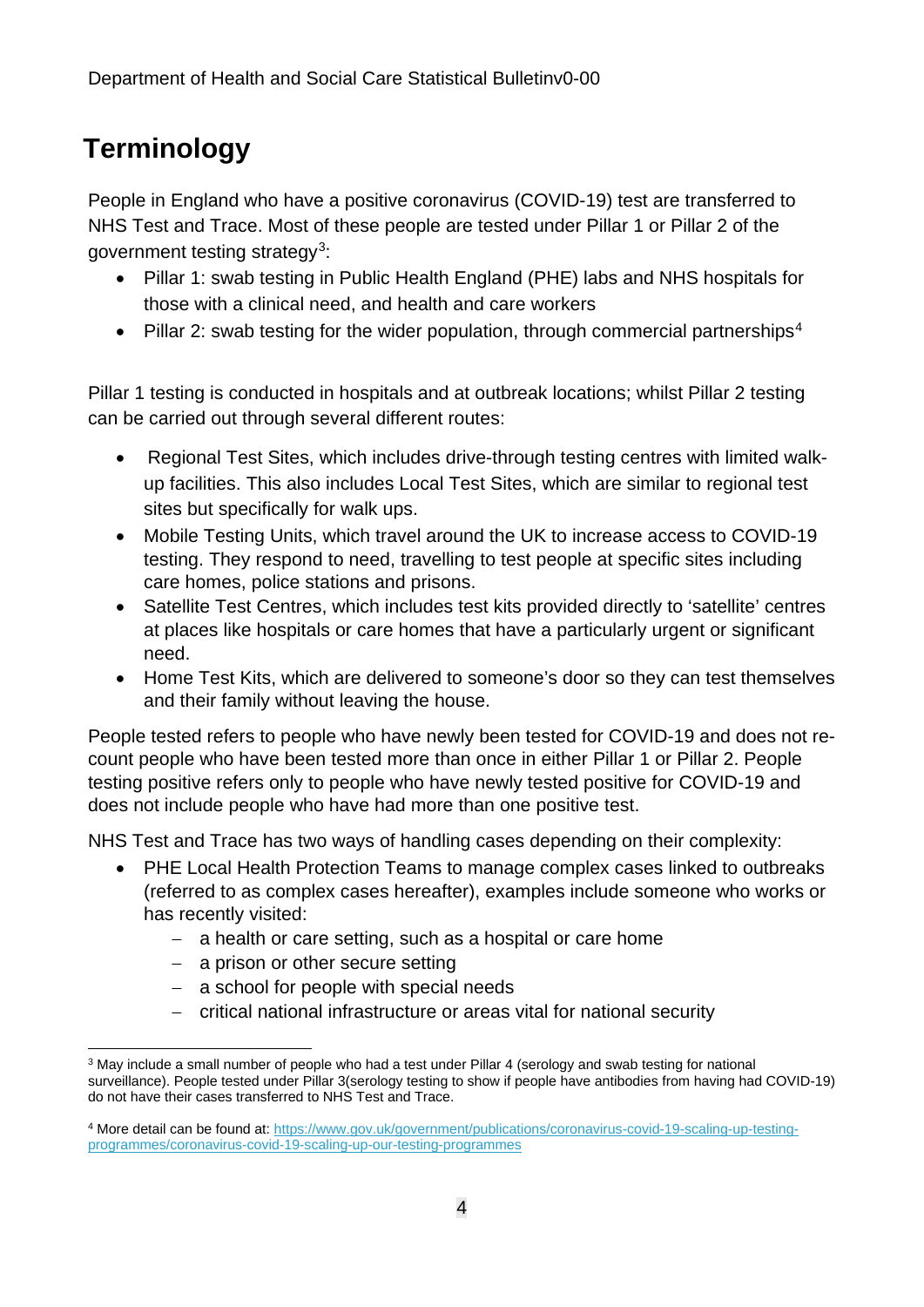• Wider online and other call centre capacity for less complex cases (referred to as non-complex cases hereafter).

More details can be found in the [methodology document.](https://www.gov.uk/government/publications/nhs-test-and-trace-statistics-england-methodology)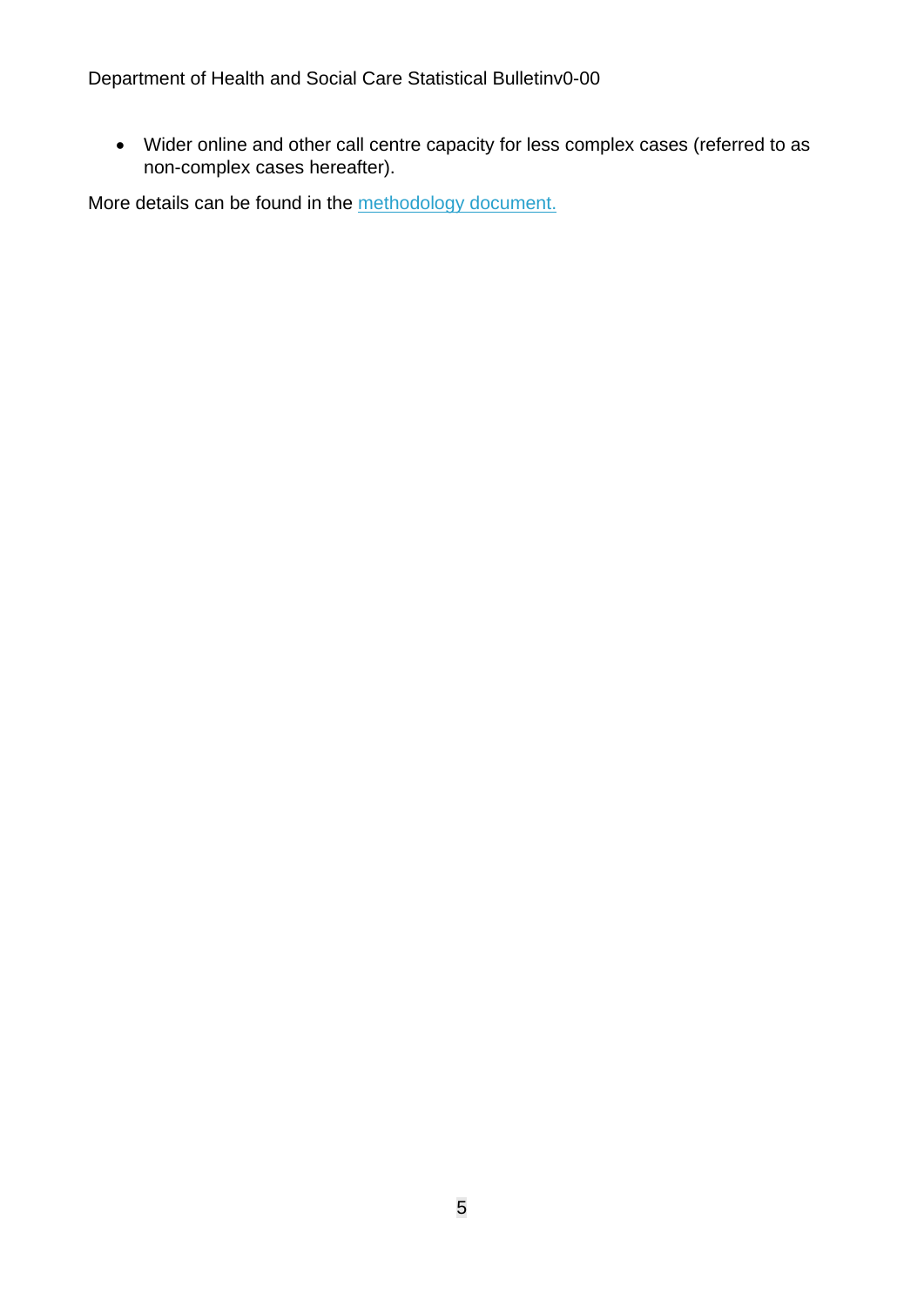



**Figure 1: Flowchart showing how people move through the NHS Test and Trace service**

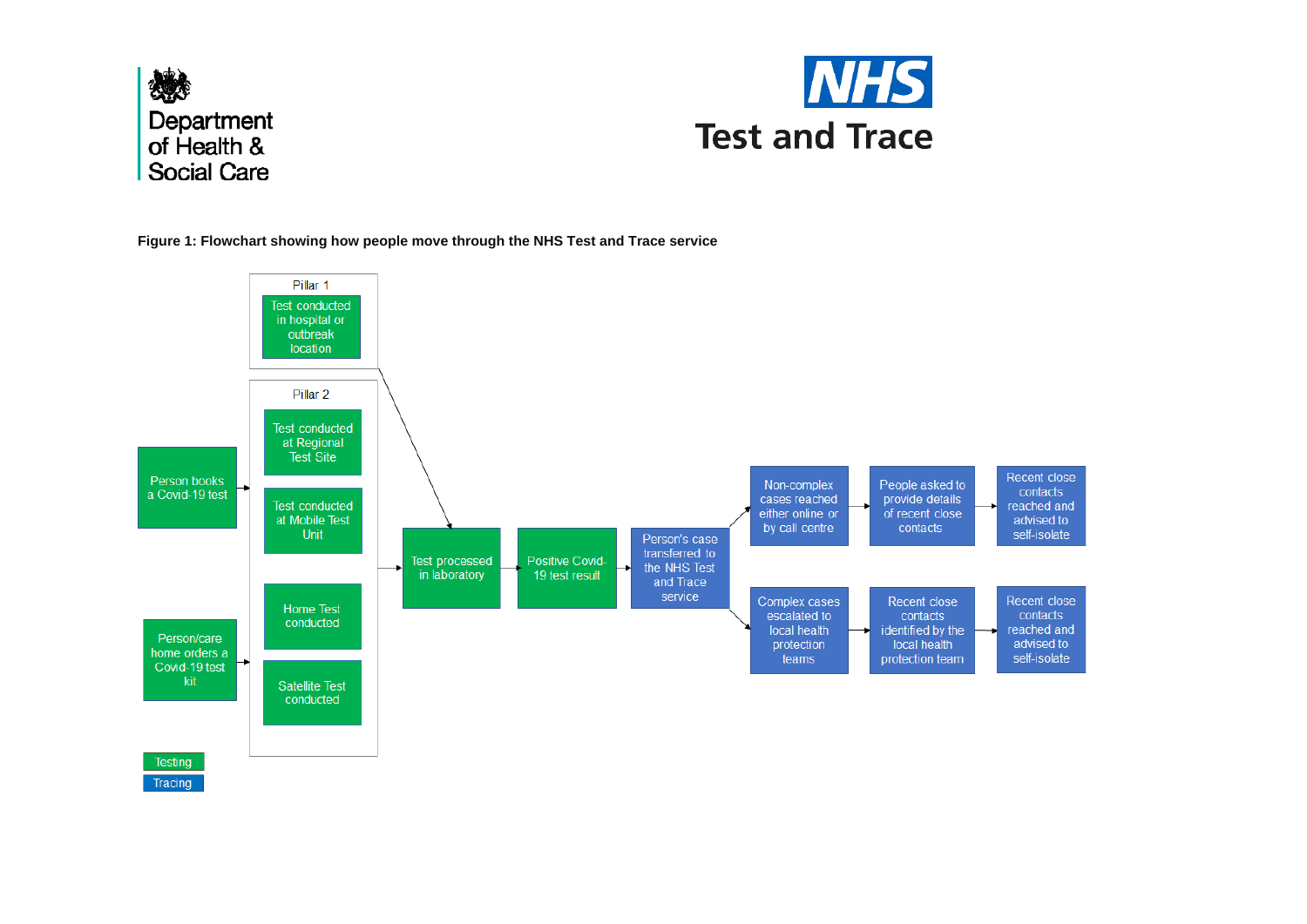



### **Revisions for the week 7 publication from 09 July to 15 July**

Figures for people testing positive for coronavirus (COVID-19) in previous releases have been revised. These revisions are because:

- There are sometimes delays in laboratories submitting data to PHE.
- Quality checks are conducted on the data to refine figures over time.

Figures for Pillar 2 testing turnaround times in the previous release have been revised. These revisions are because:

• There have been improvements in the number of tests that have information about the lab in which the test was processed, including historic data. This means that more tests which previously could not be allocated to a nation have now been assigned as taking place in England. These updates have mainly affected home testing kits and satellite testing, as the location of the lab that processes the test is used to assign the location of the person being tested.

Figures for contact tracing in previous releases have been revised. These revisions are because:

• The figures presented are based on a data cut several days after the end of the reporting period, to give time for cases reported towards the end of the 7-day period to have an outcome. Some cases may continue to be in progress after this period, and therefore data may need to be revised over time (the methodology note gives more detail about this).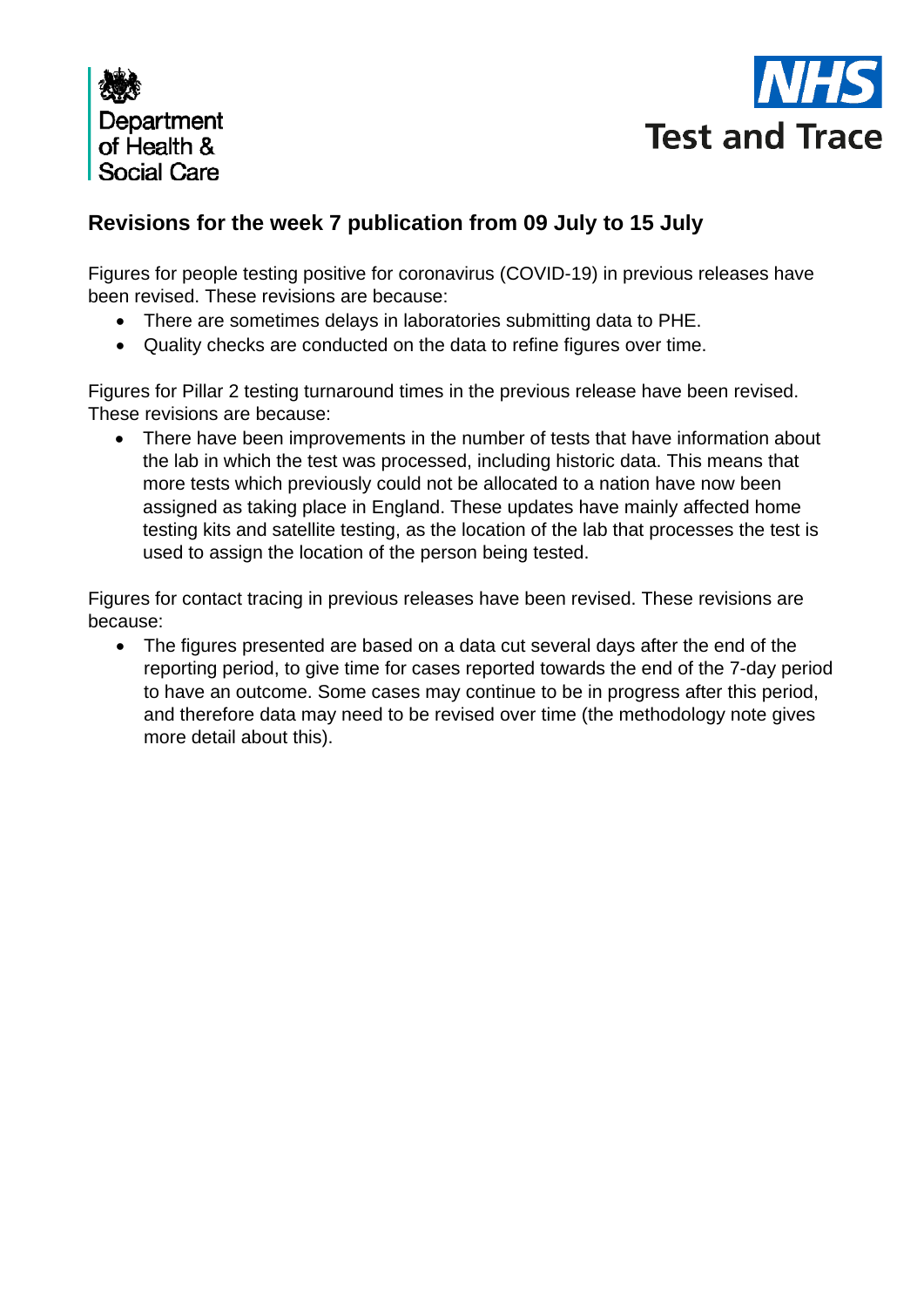# **Testing**

#### **During week 8 of NHS Test and Trace (16 to 22 July) 366,397 people were newly tested for coronavirus (COVID-19). 4,128 new people had a positive result an increase of 3% from week 7 (09 to 15 July).**

Since Test and Trace launched:

- 2,695,197 people have been tested of which 64.2% were tested under pillar 2 and 35.8% under pillar 1. In week 8, there has been an increase of 44% in the number of people tested under pillar 2 since week 4 (18 to 24 June), this is in comparison to people tested under pillar 1 which has remained stable.
- 42,964 people newly tested positive for COVID-19, 72.9% of these cases were tested under pillar 2 in comparison to 27.1% under pillar 1. There has been a gradual decline in positive cases under pillar 1 but there has been a 12% increase in week 8 from week 7 (09 to 15 July) in the number of positive cases identified under pillar 2 testing.



**Figure 2: Number of people newly tested for COVID-19 by Pillar, England**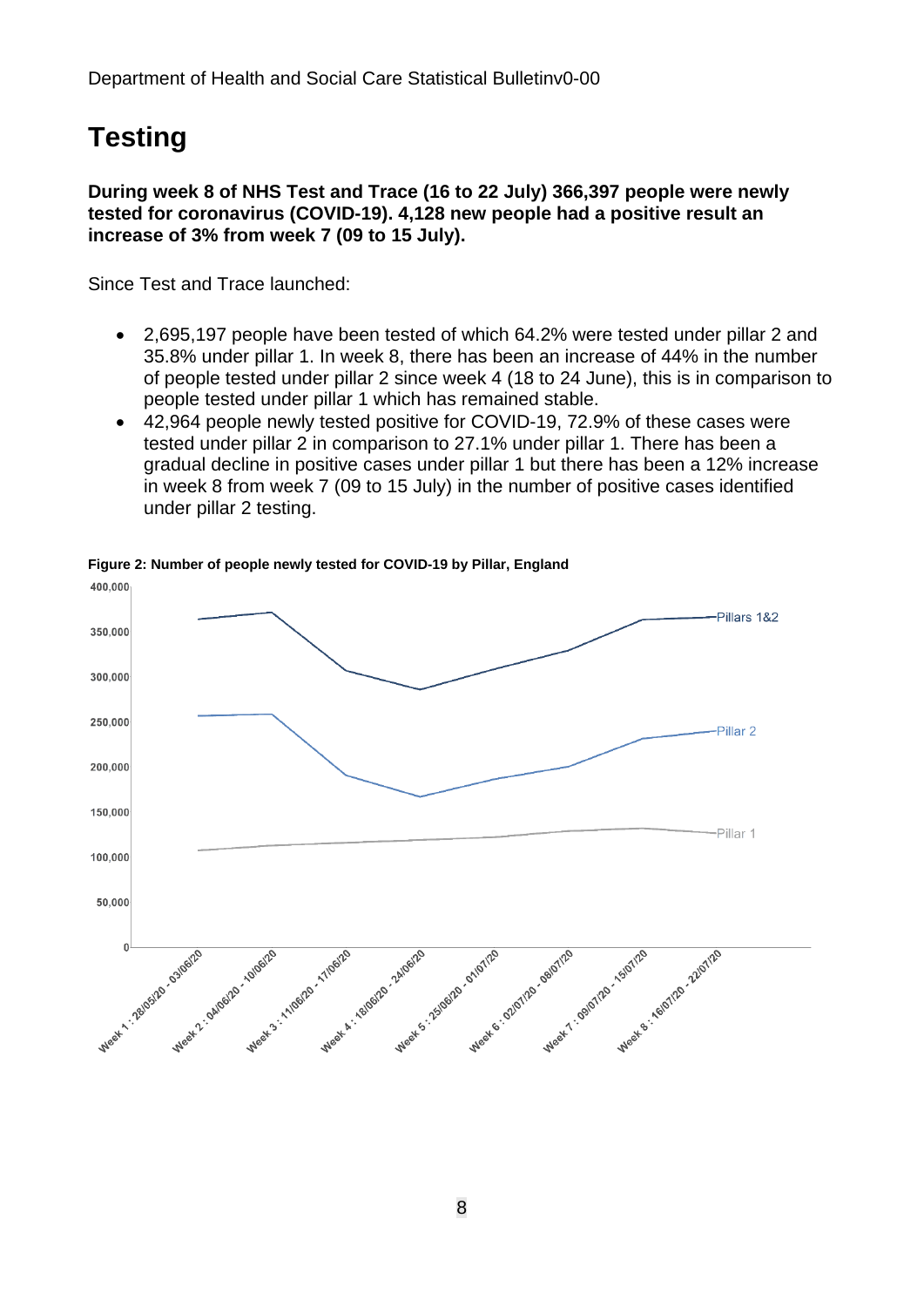

**Figure 3: Number of people newly testing positive for COVID-19 by Pillar, England**

**Table 1: People newly tested for COVID-19 under Pillars 1 and 2, England**

|                        | 09 July - 15 July:<br><b>Number of people</b> | 16 July - 22 July:<br>Number of people | Since Test and Trace launched.<br>28 May - 22 July: Number of<br>people |
|------------------------|-----------------------------------------------|----------------------------------------|-------------------------------------------------------------------------|
| Pillar 1               | 132,005                                       | 126,414                                | 964,448                                                                 |
| <b>Tested Positive</b> | 885                                           | 640                                    | 11,646                                                                  |
| Pillar 2               | 231,330                                       | 239,983                                | 1,730,749                                                               |
| <b>Tested Positive</b> | 3,122                                         | 3,488                                  | 31,318                                                                  |
| <b>Total</b>           | 363,335                                       | 366,397                                | 2,695,197                                                               |
| <b>Tested Positive</b> | 4,007                                         | 4,128                                  | 42,964                                                                  |

When combined, Pillar 1 and Pillar 2 give the total number of confirmed cases of COVID-19 in the given time period and these people should all have had their cases transferred to the contact tracing system[5](#page-8-0).

<span id="page-8-0"></span><sup>5</sup> Figures for people testing positive have been de-duplicated so people who have multiple tests in both Pillars 1 and 2 would only appear once. The number of people testing positive in Pillar 1 may also include people tested anonymously as part of surveillance studies, and therefore will not have their case transferred to contact tracing.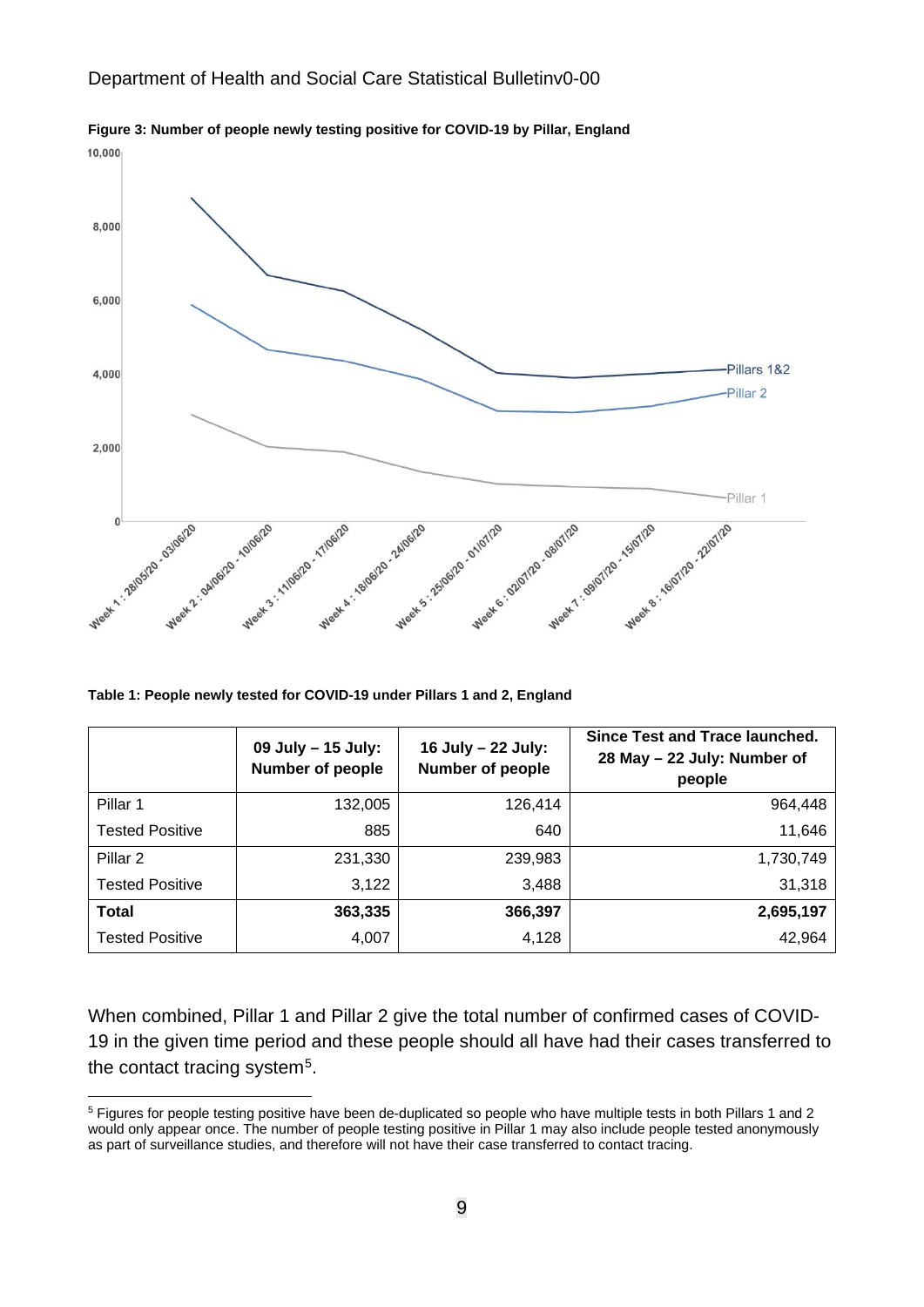The number of positive cases transferred to the contact tracing system may not always align with the number of people testing positive for COVID-19. There are several reasons for this:

- Delays between a sample being taken, tested and reported, and being passed from PHE to the contact tracing system mean that weekly totals transferred to NHS Test and Trace may include people who were tested in the previous week.
- The number of people testing positive in Pillar 1 may also include people tested anonymously and therefore will not have their case transferred to contact tracing.
- There is not a rigorous process for de-duplication of the data being passed into the contact tracing system each day, so some people may have their case transferred to the contact tracing system more than once.

More information is given in the [methodology.](https://www.gov.uk/government/publications/nhs-test-and-trace-statistics-england-methodology)

Note that these figures do not align with other published figures for people tested and people testing positive for COVID-19 under Pillars 1 and 2. This is due to:

- Differences in the date used for someone testing positive (this release uses the date the specimen was taken)
- Differences in geography (this figure is for England rather than the UK)

More details on how our figures compare to other published figures is given in the [methodology.](https://www.gov.uk/government/publications/nhs-test-and-trace-statistics-england-methodology)

### **Pillar 1 testing turnaround times**

#### **9 out of 10 pillar 1 test results were made available within 24 hours of the laboratory receiving the test.**

For Pillar 1, the time taken to receive a coronavirus (COVID-19) test result is measured from the time that a test is received by a laboratory for processing to the time when the results are published to the Laboratory Information Management System (LIMS).

Most Pillar 1 tests are conducted in a hospital setting, and it is therefore not practical for those administering the tests to record the exact time that a test was taken.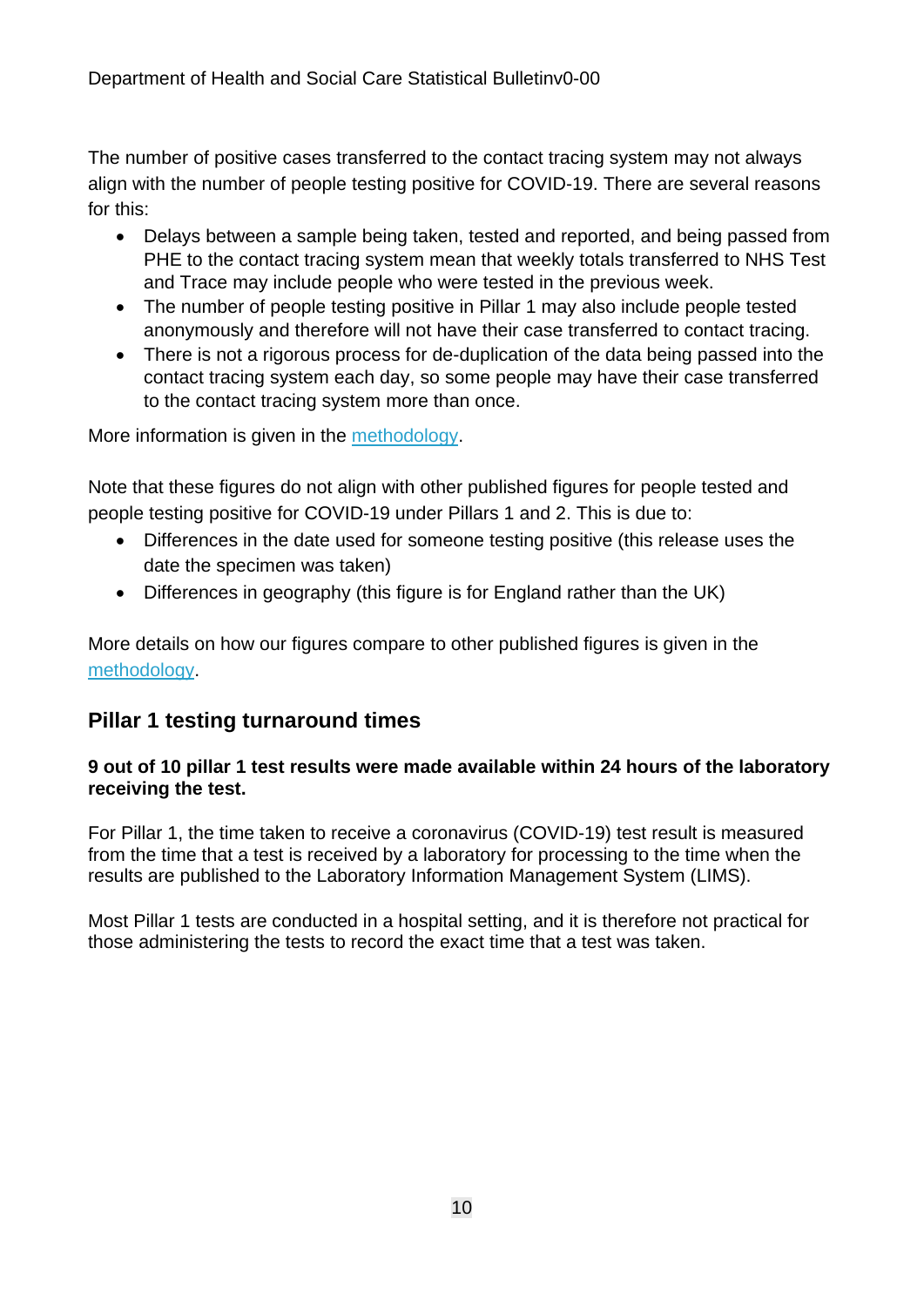|                                                         | 09 July - 15<br>July: Number of<br>tests<br>(Percentage) | 16 July - 22<br>July: Number of<br>tests<br>(Percentage) | <b>Total since reporting</b><br>began:<br>16 July - 22 July:<br><b>Number of tests</b><br>(Percentage) |
|---------------------------------------------------------|----------------------------------------------------------|----------------------------------------------------------|--------------------------------------------------------------------------------------------------------|
| Total tests conducted in Pillar 1                       | 263,508                                                  | 270,908                                                  | 534,416                                                                                                |
| Number of tests completed within 24<br>hours turnaround | 230,354 (87.4%)                                          | 246,645 (91.0%)                                          | 476,999 (89.3%)                                                                                        |
| Number of tests exceeding 24 hours<br>turnaround        | 33,154 (12.6%)                                           | 24,263 (9.0%)                                            | 57,417 (12.0%)                                                                                         |

|                                        | Table 2: Time taken from receipt of the test by a laboratory to the time the result is |
|----------------------------------------|----------------------------------------------------------------------------------------|
| published, Pillar 1, 09 July - 22 July |                                                                                        |

There remain a small number of study samples and tests from private laboratories which are excluded from turnaround time figures as no timing data is available. Generally these tests make up less than 5% of the tests conducted and so their absence should not greatly affect the overall totals.

## **Pillar 2 testing turnaround times**

For Pillar 2, there are two measures of the time taken to receive a coronavirus (COVID-19) test result:

- **The time taken to receive a COVID-19 test result from time of booking** is measured from the time that a person books an appointment on the website to the time when the person receives a notification of their test result via an email or an SMS. This data is only available for Regional Test Sites and Mobile Testing Units, as test booking and registration processes for Home Testing and Satellite Test Centres are currently undertaken on different systems.
- **The time taken to receive a COVID-19 test result from time of test** is measured from the time a person completes a test registration (or the time a person indicates their test was taken for Home Testing kits) until the time that they receive a notification of the result of their test via an email or an SMS.

After someone takes a test their test is transported to a laboratory for processing. There are normal fluctuations in this operational process which can sometimes cause the time taken to receive a test result to go over 24 hours, but still be turned around the next day. Where appropriate therefore we also provide the number of tests turned around the day after a test was taken.

For all measures of time taken to receive a COVID-19 test result, there are a number of tests that were not completed. This covers any test where the results were not communicated, which may be because communication details (e.g. phone number or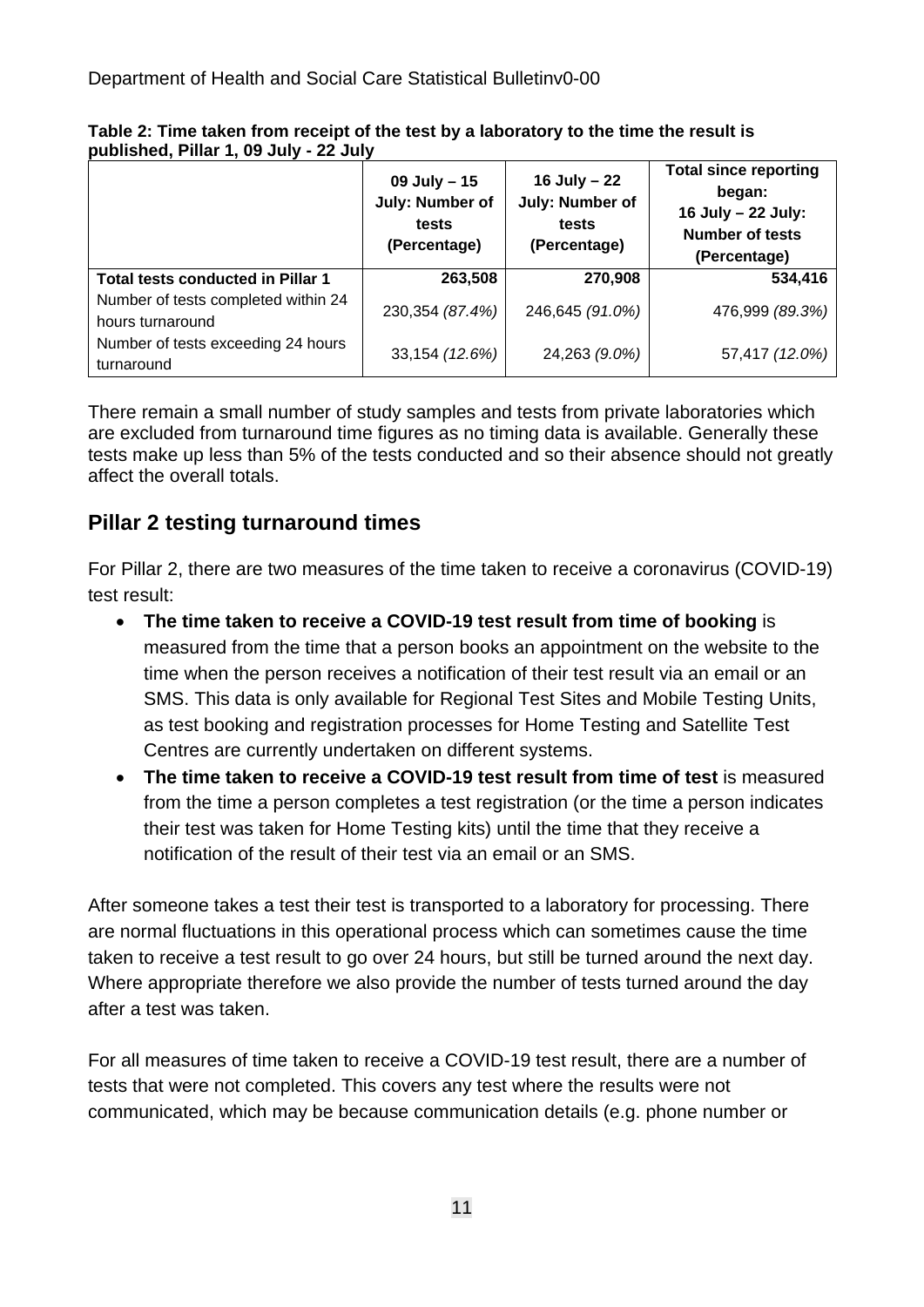email address) were not provided or were incorrect, or because the test was cancelled or abandoned, or no result was available.

Data on the time taken to receive a COVID-19 test result is split up to show the different routes for getting tested (as listed on page 4), as this will have an impact upon the time taken. More details can be found in the methodology document.

#### **Since the 28 May when Test and Trace launched, the time taken to receive a test result after taking a test has improved (decreased) in Pillar 2.**

The largest improvements (decrease in time taken) since week 1 of Test and Trace were for Mobile Testing Units and Home Test Kits. For in person tests only (excluding both home tests and satellite tests), 76.4% of results from all test sites were received within 24 hours of a test being taken, in the same time period. If we consider the day the test was taken, this means 95.3% of in-person tests results were received the next day after the test was taken.

Compared to week 7 (09 July to 15 July), week 8 has seen an increase in the percentage of in-person tests returned within 24 hours and percentage of home test kit results returned within 48 hours. However, there has been a decrease in the percentage of tests from satellite test centres returned within 48 hours.

For all routes combined<sup>[6](#page-11-0)</sup>, 50.6% of tests from all test sites were received within 24 hours of a test being taken in week 8. Excluding home testing kits, this was 66.5% of all tests.

<span id="page-11-0"></span><sup>&</sup>lt;sup>6</sup> All routes includes Regional Test Sites (RTS), Local Test Sites (LTS), Mobile Testing Units (MTU), Satellite Test Centres (STC) and Home Test Kits (HTK).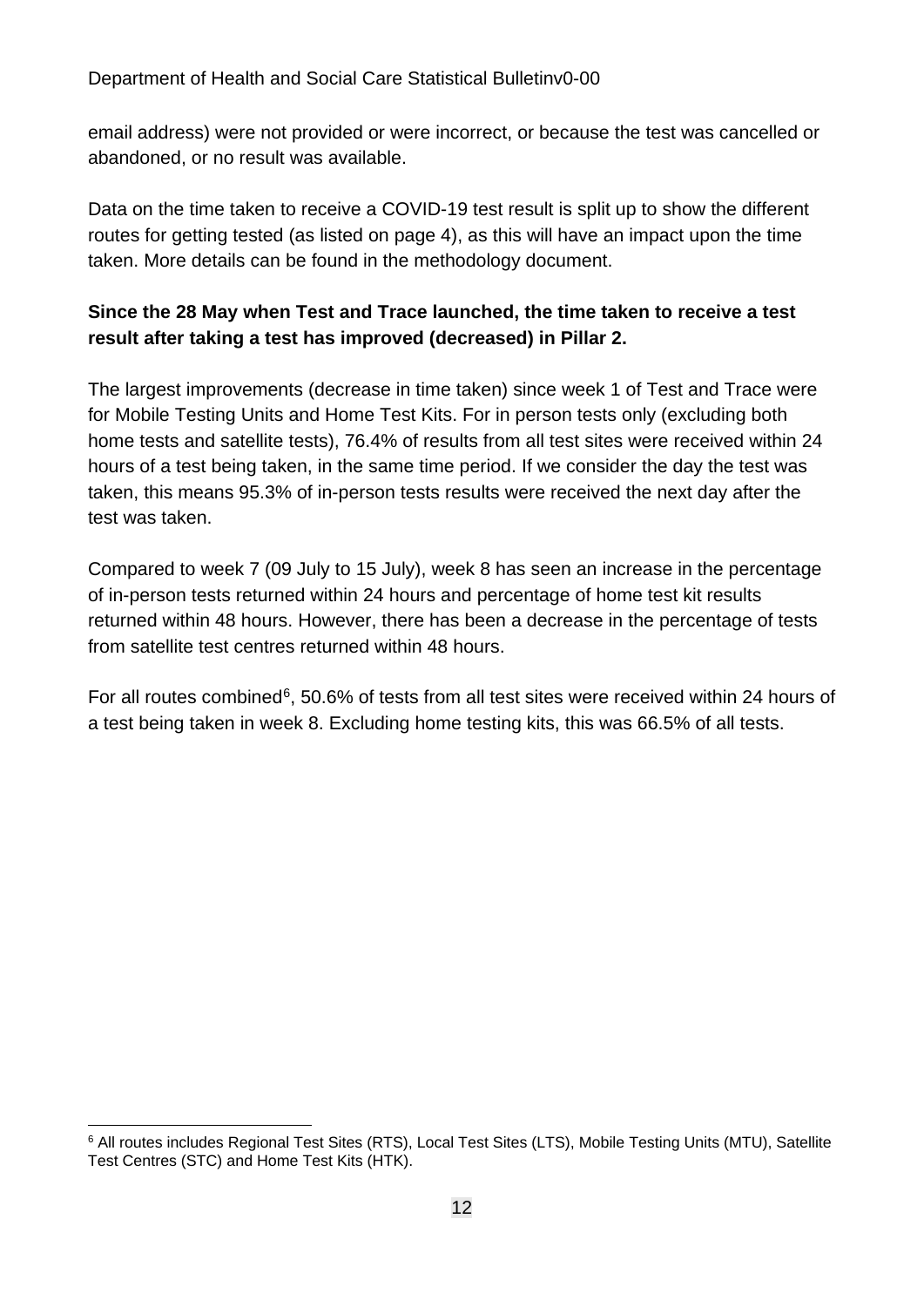



**Table 3: Time from taking a test to receiving test results[8](#page-12-1) , Pillar 2 all routes, England** 

|                         | 09 July - 15 July:<br><b>Number of people</b><br>(Percentage) | 16 July - 22 July:<br><b>Number of people</b><br>(Percentage) | <b>Since Test and Trace</b><br>launched. 28 May - 22<br><b>July: Number of people</b><br>(Percentage) |
|-------------------------|---------------------------------------------------------------|---------------------------------------------------------------|-------------------------------------------------------------------------------------------------------|
| Within 24 hours         | 131,950 (41.1%)                                               | 160,179 (50.6%)                                               | 742,541 (34.2%)                                                                                       |
| Between 24 and 48 hours | 145,042 (45.1%)                                               | 123,889 (39.2%)                                               | 1,000,447 (46.1%)                                                                                     |
| Between 48 and 72 hours | 35,083 (10.9%)                                                | 24,793 (7.8%)                                                 | 327,829 (15.1%)                                                                                       |
| After 72 hours          | 7,448 (2.3%)                                                  | 5,551 (1.8%)                                                  | 84,903 (3.9%)                                                                                         |
| Not completed           | 1,737(0.5%)                                                   | 1,935 (0.6%)                                                  | 14,173 (0.7%)                                                                                         |
| <b>Total</b>            | 321,260                                                       | 316,347                                                       | 2,169,893                                                                                             |

<span id="page-12-0"></span><sup>&</sup>lt;sup>7</sup> In person tests are those from regional Test Sites and mobile testing units. Home/Satellite tests are those from satellite test centres and home testing kits.

<span id="page-12-1"></span><sup>&</sup>lt;sup>8</sup> Please note the number of people receiving results within a given time is not the same as the number of people tested, because people may be tested more than once.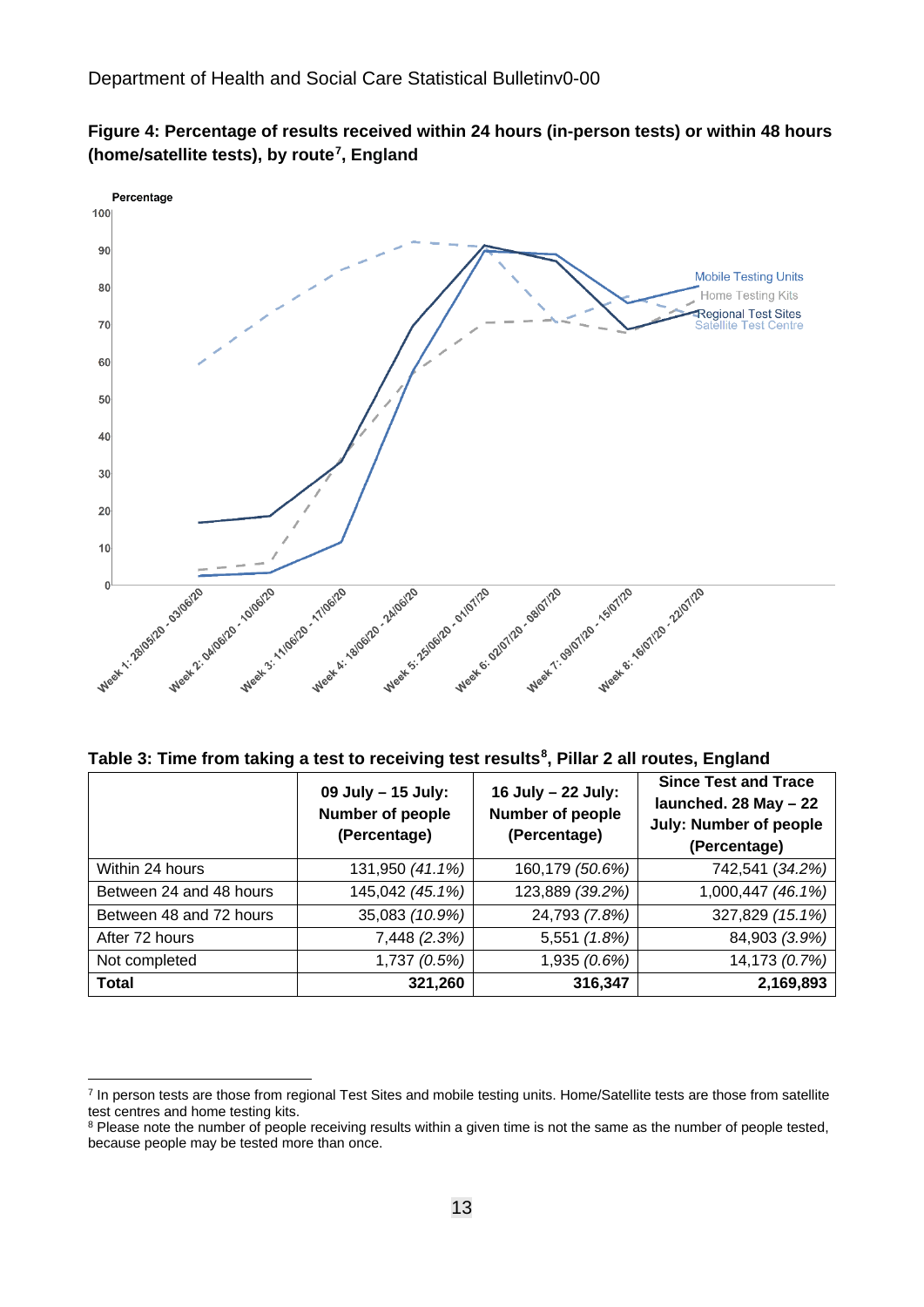#### **Regional Test Sites**

In week 8, 73.8% of test results were received within 24 hours of the test being taken, compared to 68.8% in week 7. If we consider the day the test was taken, this means that 95.6% of tests results were received the next day after the test was taken. 98.3% of test results were received within 48 hours of booking a test.

| Table 4a: Time from taking a test to receiving test results, Pillar 2 Regional Test Sites, |  |
|--------------------------------------------------------------------------------------------|--|
| England                                                                                    |  |

|                         | 09 July - 15 July:<br>Number of people<br>(Percentage) | 16 July - 22 July:<br><b>Number of people</b><br>(Percentage) | <b>Since Test and Trace</b><br>launched. 28 May - 22<br><b>July: Number of people</b><br>(Percentage) |
|-------------------------|--------------------------------------------------------|---------------------------------------------------------------|-------------------------------------------------------------------------------------------------------|
| Within 24 hours         | 72,601 (68.8%)                                         | 88,135 (73.8%)                                                | 426,653 (58.9%)                                                                                       |
| Between 24 and 48 hours | 31,830 (30.1%)                                         | 29,785 (24.9%)                                                | 280,354 (38.7%)                                                                                       |
| Between 48 and 72 hours | 236 (0.2%)                                             | 497 (0.4%)                                                    | 8,607 (1.2%)                                                                                          |
| After 72 hours          | 108 (0.1%)                                             | 202 (0.2%)                                                    | $3,136(0.4\%)$                                                                                        |
| Not completed           | 826 (0.8%)                                             | 839 (0.7%)                                                    | 5,930 (0.8%)                                                                                          |
| <b>Total</b>            | 105,601                                                | 119,458                                                       | 724,680                                                                                               |

#### **Mobile Testing Units**

In week 8, 80.4% of test results were received within 24 hours of the test being taken, compared to 75.8% in week 7. If we consider the day the test was taken, this means that 94.9% of tests results were received the next day after the test was taken. 97.7% of test results were received within 48 hours of booking a test.

#### **Table 4b: Time from taking a test to receiving test results, Pillar 2 Mobile Testing Units, England**

|                         | 09 July - 15 July:<br><b>Number of people</b><br>(Percentage) | 16 July - 22 July:<br>Number of people<br>(Percentage) | <b>Since Test and Trace</b><br>launched. 28 May - 22<br><b>July: Number of people</b><br>(Percentage) |
|-------------------------|---------------------------------------------------------------|--------------------------------------------------------|-------------------------------------------------------------------------------------------------------|
| Within 24 hours         | 49,932 (75.8%)                                                | 62,118 (80.4%)                                         | 232,612 (53.3%)                                                                                       |
| Between 24 and 48 hours | 14,942 (22.7%)                                                | 13,601 (17.6%)                                         | 184,486 (42.2%)                                                                                       |
| Between 48 and 72 hours | 254 (0.4%)                                                    | 513 (0.7%)                                             | 10,788 (2.5%)                                                                                         |
| After 72 hours          | 142 (0.2%)                                                    | 209 (0.3%)                                             | 3,065(0.7%)                                                                                           |
| Not completed           | 579 (0.9%)                                                    | 778 (1.0%)                                             | 5,759 (1.3%)                                                                                          |
| <b>Total</b>            | 65,849                                                        | 77,219                                                 | 436,710                                                                                               |

#### **Satellite Test Centres**

Satellite tests are predominantly used by care homes who need greater control and flexibility over when test kits are collected. For example, tests may be conducted over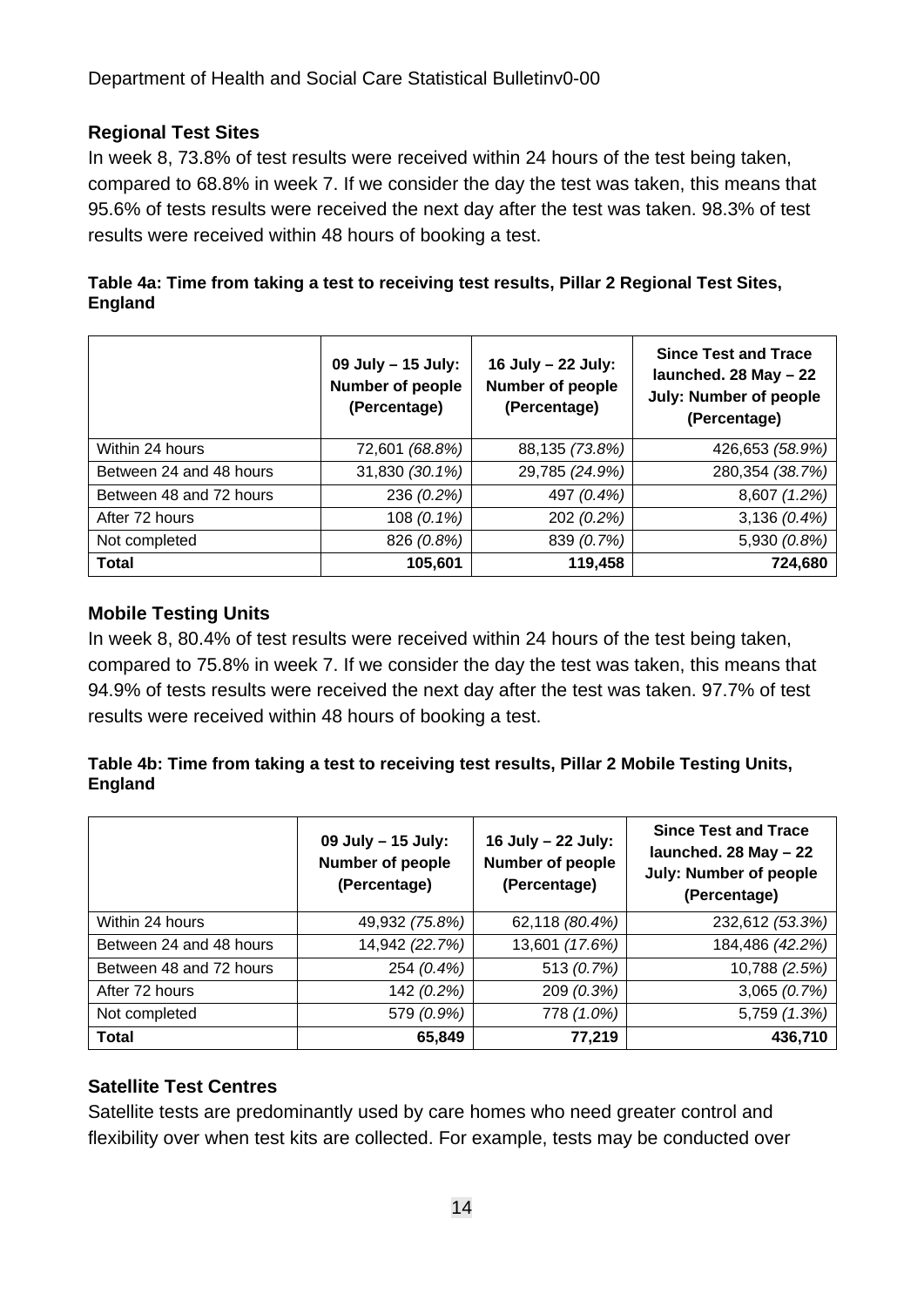multiple days with a collection scheduled a few days later. Because of this a lower proportion of test results will be available within 24 hours of the test being taken. In week 8, 72.2% of test results were received within 48 hours of the test being taken, compared to 77.6% in week 7.

| Table 4c: Time from taking a test to receiving test results, Pillar 2 Satellite Test Centres <sup>9</sup> , |  |
|-------------------------------------------------------------------------------------------------------------|--|
| <b>England</b>                                                                                              |  |

|                         | 09 July - 15 July:<br><b>Number of people</b><br>(Percentage) | 16 July - 22 July:<br>Number of people<br>(Percentage) | <b>Since Test and Trace</b><br>launched. 28 May - 22 July:<br>Number of people<br>(Percentage) |
|-------------------------|---------------------------------------------------------------|--------------------------------------------------------|------------------------------------------------------------------------------------------------|
| Within 24 hours         | 5,047 (8.1%)                                                  | 3,120(9.2%)                                            | 64,933 (14.7%)                                                                                 |
| Between 24 and 48 hours | 43,575 (69.6%)                                                | 21,298 (62.9%)                                         | 265,964 (60.2%)                                                                                |
| Between 48 and 72 hours | 11,581 (18.5%)                                                | 7,764 (22.9%)                                          | 88,766 (20.1%)                                                                                 |
| After 72 hours          | 2,171 (3.5%)                                                  | 1,503 (4.4%)                                           | 20,584 (4.7%)                                                                                  |
| Not completed           | 254 (0.4%)                                                    | 153 (0.5%)                                             | 1,764 (0.4%)                                                                                   |
| <b>Total</b>            | 62,628                                                        | 33,838                                                 | 442,011                                                                                        |

#### **Home Testing Kits**

Home tests take time to be posted to a person and be couriered back to the lab. Because of this a low proportion of test results will be available within 24 hours of the test being taken. In week 8, 76.9% of test results were received within 48 hours of the test being taken, compared to 67.8% in week 7.

#### **Table 4d: Time from taking a test to receiving test results, Pillar 2 Home Testing Kits, England**

|                         | 09 July - 15 July:<br>Number of people<br>(Percentage) | 16 July - 22 July:<br>Number of people<br>(Percentage) | <b>Since Test and Trace</b><br>launched. 28 May - 22<br>July: Number of<br>people (Percentage) |
|-------------------------|--------------------------------------------------------|--------------------------------------------------------|------------------------------------------------------------------------------------------------|
| Within 24 hours         | 4,370 (5.0%)                                           | 6,806 (7.9%)                                           | 18,343 (3.2%)                                                                                  |
| Between 24 and 48 hours | 54,695 (62.7%)                                         | 59,205 (69.0%)                                         | 269,643 (47.6%)                                                                                |
| Between 48 and 72 hours | 23,012 (26.4%)                                         | 16,019 (18.7%)                                         | 219,668 (38.8%)                                                                                |
| After 72 hours          | 5,027 (5.8%)                                           | 3,637(4.2%)                                            | 58,118 (10.3%)                                                                                 |
| Not completed           | 78 (0.1%)                                              | 165 (0.2%)                                             | 720 (0.1%)                                                                                     |
| <b>Total</b>            | 87,182                                                 | 85,832                                                 | 566,492                                                                                        |

<span id="page-14-0"></span><sup>9</sup> This data does not include Randox tests, as these are handled through a different system. Randox tests make up a significant proportion of the tests conducted in care homes, which form part of the Satellite Test Centres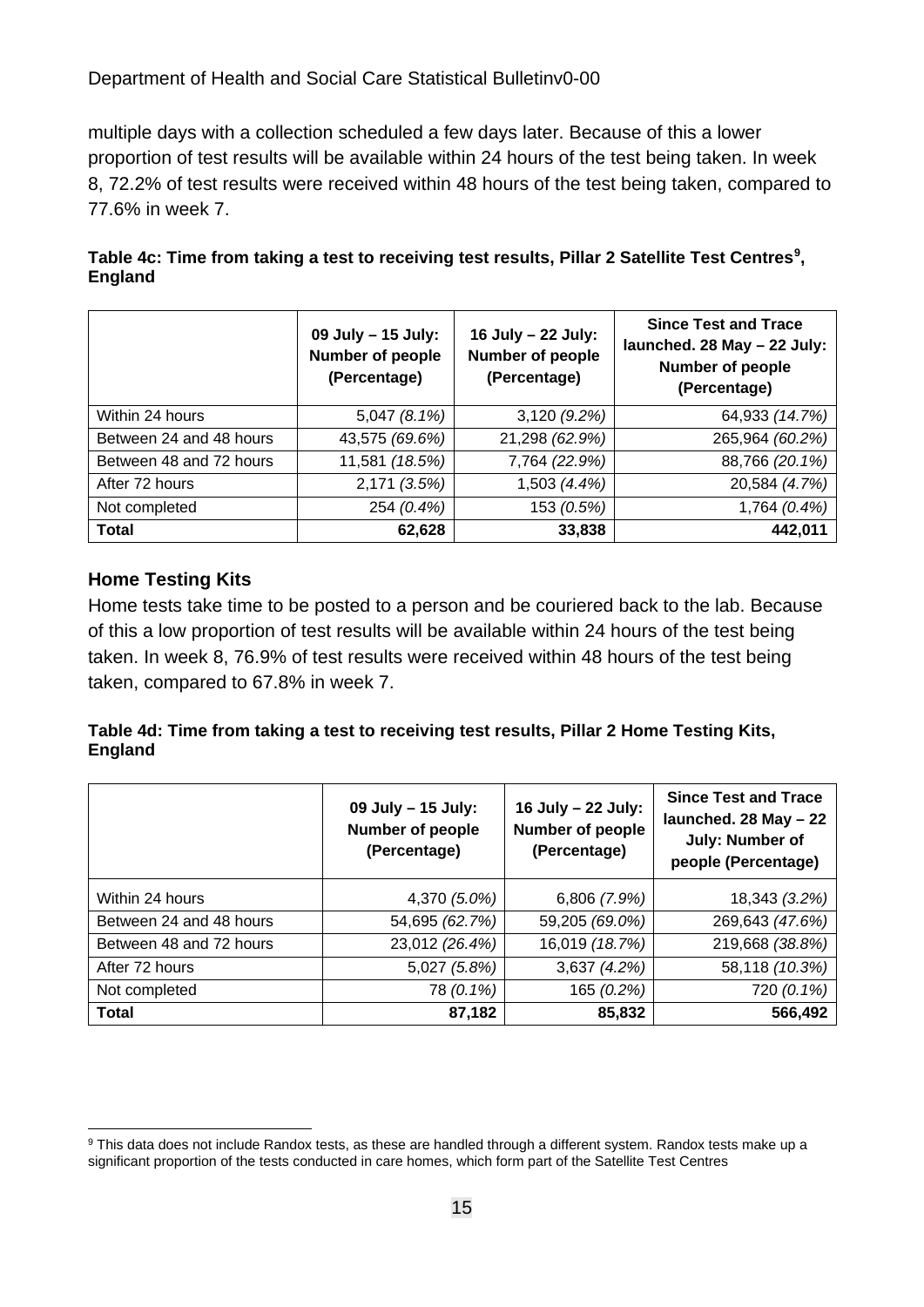# **Contact Tracing**

#### **The number of people transferred to the contact tracing system has decreased since Test and Trace was launched**

In week 8 of contact tracing, 4,242 people were transferred to the contract tracing system, an increase of 9% compared to the previous week. The number of cases transferred has seen an upward trend since week 6 but the number of people transferred is still 48% lower compared to when Test and Trace launched due to the reduction in people testing positive for coronavirus (COVID-19) over this period.

#### **Figure 5: Number of people transferred to the contact tracing system (includes complex and non-complex cases), England**

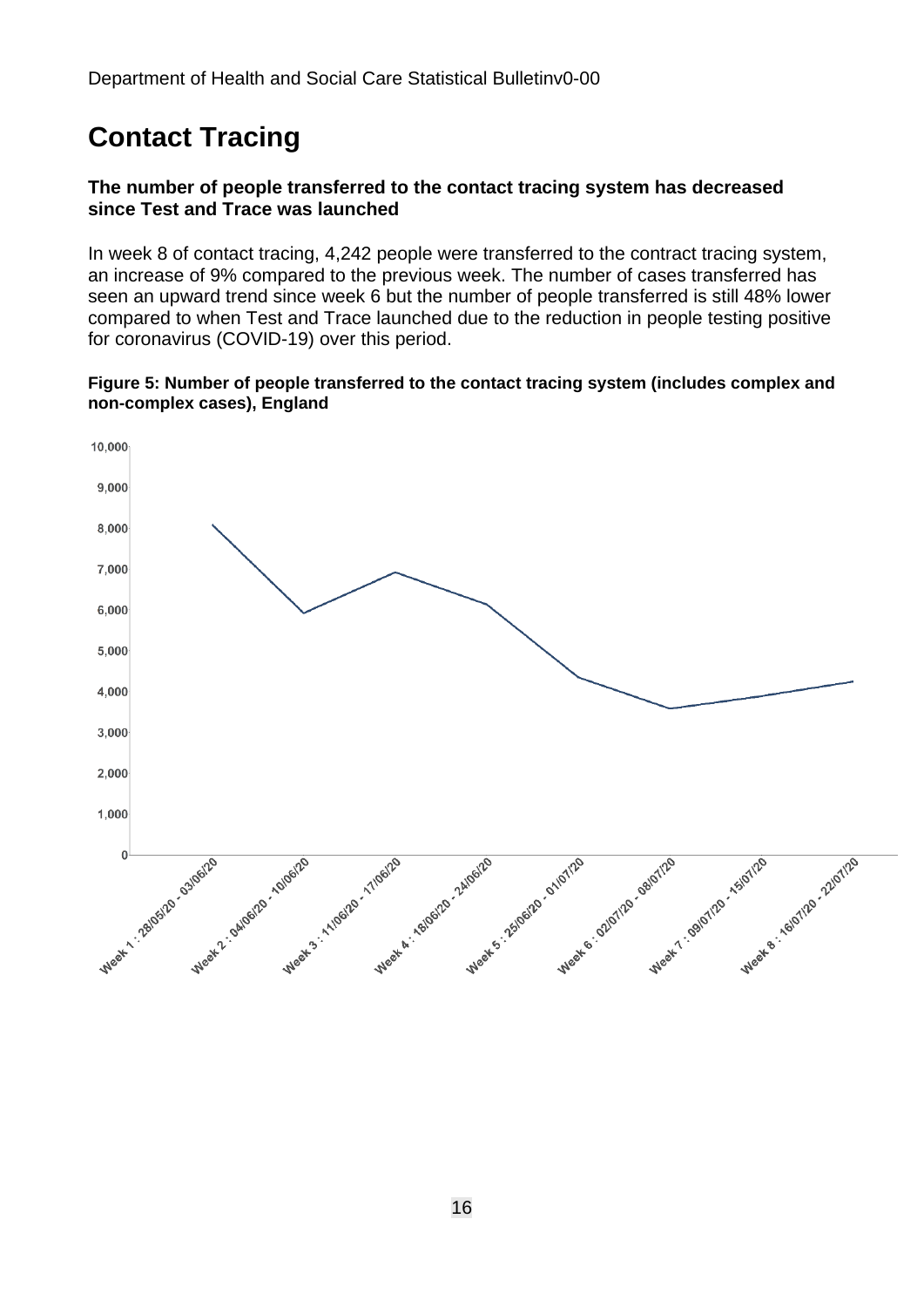| Table 5: People transferred to the contact tracing system (includes complex and non- |
|--------------------------------------------------------------------------------------|
| complex cases) by whether they were reached and asked to provide contact details,    |
| <b>England</b>                                                                       |

|                                                                                     | 09 July - 15 July:<br><b>Number of people</b><br>(Percentage) | 16 July $-22$<br>July: Number of<br>people<br>(Percentage) | <b>Since Test and Trace</b><br>launched. 28 May -<br>22 July: Number of<br>people (Percentage) |
|-------------------------------------------------------------------------------------|---------------------------------------------------------------|------------------------------------------------------------|------------------------------------------------------------------------------------------------|
| People who were reached and<br>asked to provide details of recent<br>close contacts | $3,129$ (80.5%)                                               | 3,455(81.4%)                                               | 33,472 (77.6%)                                                                                 |
| People classified as non-complex                                                    | 2,880                                                         | 3,253                                                      | 27,871                                                                                         |
| People classified as complex                                                        | 249                                                           | 202                                                        | 5,601                                                                                          |
| People who were not reached                                                         | 582 (15.0%)                                                   | 665 (15.7%)                                                | 8,228 (19.1%)                                                                                  |
| People whose communication<br>details were not provided                             | 176 (4.5%)                                                    | 122 (2.9%)                                                 | 1,419 (3.3%)                                                                                   |
| Total                                                                               | 3,887                                                         | 4,242                                                      | 43,119                                                                                         |

#### **In week 8 (16 July and 22 July) around 4 in every 5 people transferred to the contact tracing system were reached and asked to provide information about their contacts.**

Out of the 4,242 people transferred to the contact tracing system in week 8, 3,455 (81.4%) were reached, 665 (15.7%) were not reached and 122 (2.9%) had no communication details. These proportions have remained consistent since Test and Trace launched.

In week 8, 202 people, who were reached and asked to provide details of close contacts, were classified as complex cases. If NHS test and trace is not able to reach an individual testing positive or if no communication details are available, then it is not always possible to know if the case is complex or non-complex. Therefore, these breakdowns are not available.

After a person's COVID-19 test is confirmed as positive, they will be transferred to the contact tracing system to be contacted. The number of these people who were reached and provided details of recent close contacts includes complex cases investigated by local public health teams and people who said that they had no recent close contacts.

People who had no communication details provided are those who were transferred to NHS Test and Trace but did not have any associated contact details (e.g. phone number or email address). This information is only available for non-complex cases handled through the contact tracing system, as complex cases are handled by local public health teams and managed at a situational level.

The number of people who were not reached includes those people who the service has been unable to reach because there has been no response to text, email and call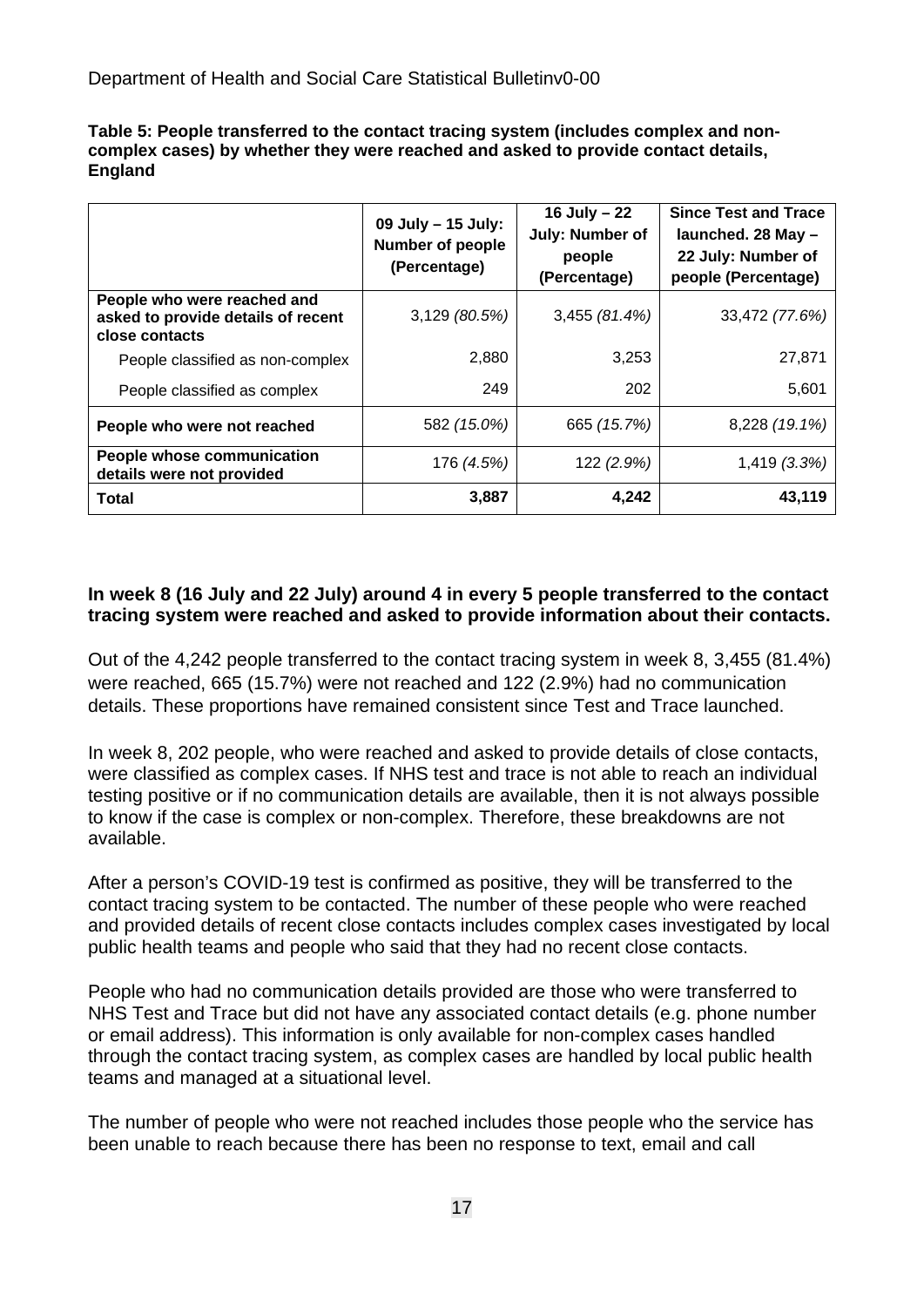reminders. It also includes people who were reached but declined to give details of close contacts. There may also be a small number of people who have not been reached but where contact tracers are still in the process of trying to make contact.

#### **Figure 6: Outcome of people who were transferred to the contact tracing system (includes complex and non-complex cases), England[10](#page-17-0)**



#### **In week 8 (16 July and 22 July) around 4 in every 5 people who were reached and asked to provide information about their contacts, provided one or more close contacts.**

Out of the 3,455 people reached between in week 8, 2,809 (81.3%) provided details of one or more close contacts. There has been a gradual increase of the proportion of people providing details for one or more close contacts.

Not everyone who was reached and asked to provide details of recent close contacts will have had any recent close contacts. The number who were not able to give any recent close contacts therefore refers to people who were successfully reached by NHS test and

<span id="page-17-0"></span><sup>&</sup>lt;sup>10</sup> Note: Data has been split to show those cases whose communication details were not provided. Previous publication included cases where communication details not provided under 'Not reached and asked to provide contact details'. Numbers have been revised for previous weeks to account for new methodology.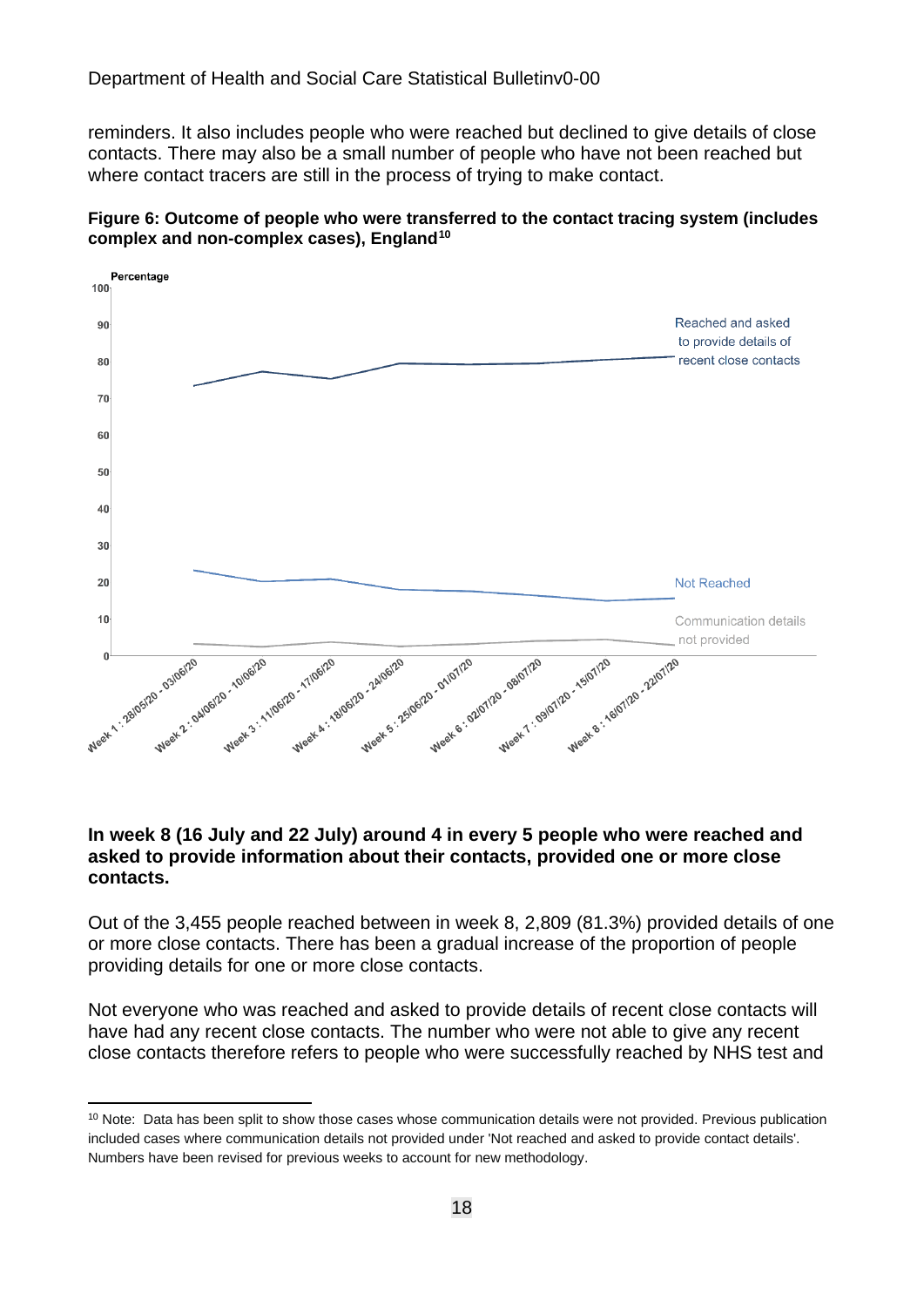trace, but could not provide details of close recent contacts to pass on for further contact tracing (for example, recent close contact with strangers on the bus).

#### **Figure 7: Proportion of people transferred to the contact tracing system (includes complex and non-complex cases) who were reached and asked to provide details of recent close contacts by whether they provided details for contacts or not, England**



**Table 6: People transferred to the contact tracing system (includes complex and noncomplex cases) who were reached and asked to provide details of recent close contacts, by whether they provided details for contacts or not, England**

|                                                               | $09$ July $- 15$<br><b>July: Number</b><br>of people<br>(Percentage) | 16 July - 22<br><b>July: Number</b><br>of people<br>(Percentage) | <b>Since Test and Trace</b><br>launched. 28 May -<br>22 July: Number of<br>people (Percentage) |
|---------------------------------------------------------------|----------------------------------------------------------------------|------------------------------------------------------------------|------------------------------------------------------------------------------------------------|
| People who provided details of one or<br>more close contacts  | 2,477 (79.2%)                                                        | 2,809 (81.3%)                                                    | 23,635 (70.6%)                                                                                 |
| People who were not able to give any<br>recent close contacts | 652 (20.8%)                                                          | 646 (18.7%)                                                      | 9,837 (29.4%)                                                                                  |
| <b>Total</b>                                                  | 3,129                                                                | 3,455                                                            | 33,472                                                                                         |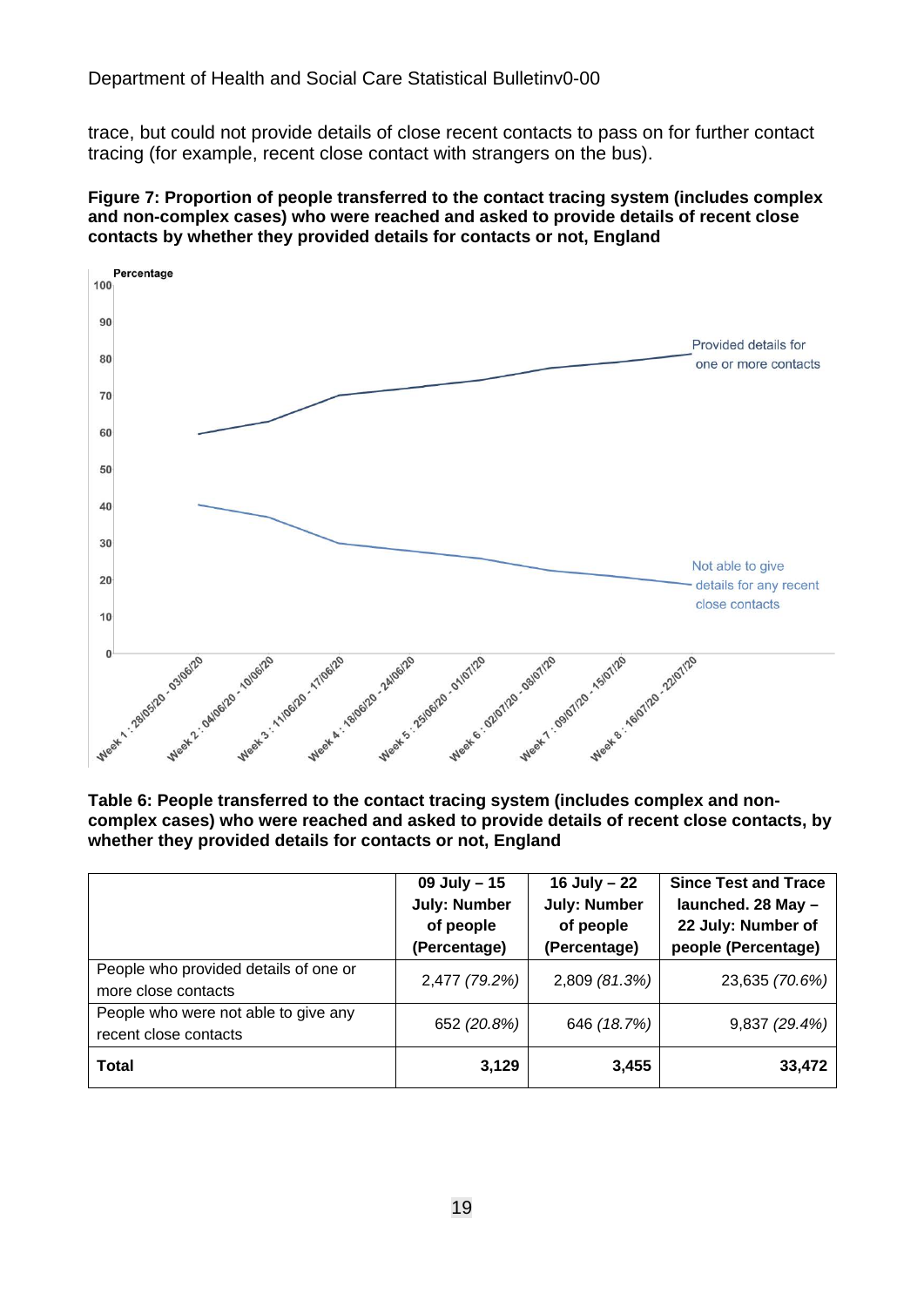#### **For non-complex cases, most people continued to be successfully reached and asked to provide details about recent close contacts within 24 hours of their case being transferred to contact tracing.**

In week 8, 2,373 (72.9%) of people were reached within 24 hours in comparison to 76.7% in week 7. Since Test and Trace launched 18,073 (73.4%) of people have been reached within 24 hours.

#### **Figure 8: Proportion of people who were reached and asked to provide details about recent close contacts by time taken to reach them from case being transferred, England, this excludes complex cases**

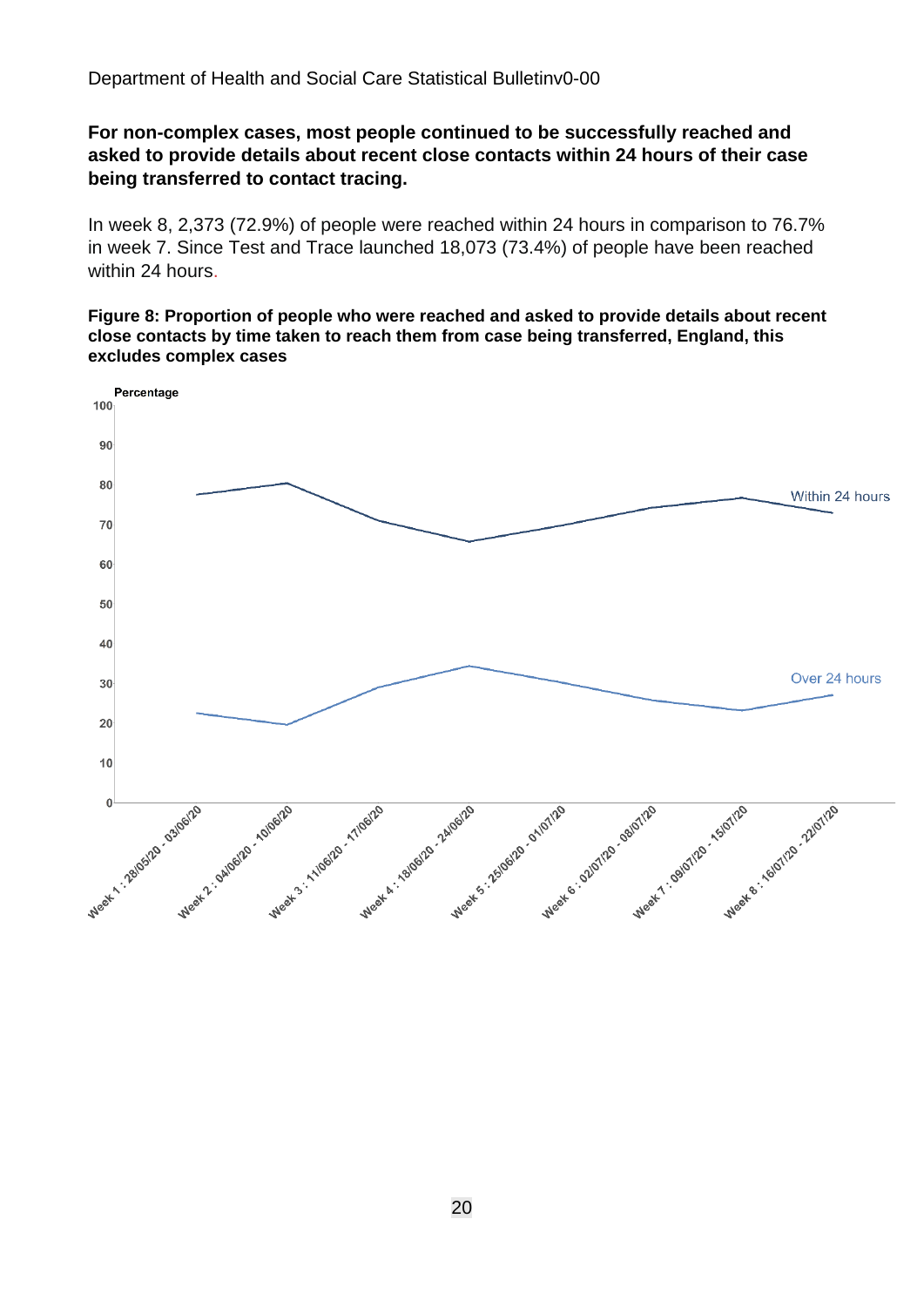|                         | 09 July - 15 July:<br><b>Number of people</b><br>(Percentage) | 16 July - 22 July:<br>Number of people<br>(Percentage) | <b>Since Test and Trace</b><br>launched. 28 May - 22 July:<br>Number of people<br>(Percentage) |
|-------------------------|---------------------------------------------------------------|--------------------------------------------------------|------------------------------------------------------------------------------------------------|
| Within 24 hours         | 2,210 (76.7%)                                                 | 2,373 (72.9%)                                          | 20,438 (73.3%)                                                                                 |
| Between 24 and 48 hours | 515 (17.9%)                                                   | 668 (20.5%)                                            | 5,051 (18.1%)                                                                                  |
| Between 48 and 72 hours | 99 (3.4%)                                                     | 142 (4.4%)                                             | 1,224 (4.4%)                                                                                   |
| After 72 hours          | 56 (1.9%)                                                     | 70 (2.2%)                                              | 1,158 (4.2%)                                                                                   |
| <b>Total</b>            | 2,880                                                         | 3,253                                                  | 27,871                                                                                         |

**Table 7: People who were reached and asked to provide details about recent close contacts by time taken from case being transferred, England, this excludes complex cases** 

#### **The number of recent close contacts identified between 16 July and 22 July has fallen by 65% since the start of contact tracing but has increased by 8% compared to the previous week.**

Since the start of contact tracing the number of complex close contacts has fallen by 82%, whereas the number of non-complex close contacts has increased by 7%. When compared to week 7, the number of complex contacts has decreased slightly (down 1%) whereas the number of non-complex close contacts has increased by 17%.

As non-complex cases have a higher proportion of contacts who are unable to be reached, this has contributed to the reduction in the overall percentage of contacts who were reached and asked to self-isolate, from 90.8% in week 1 to 75.1% in week 8.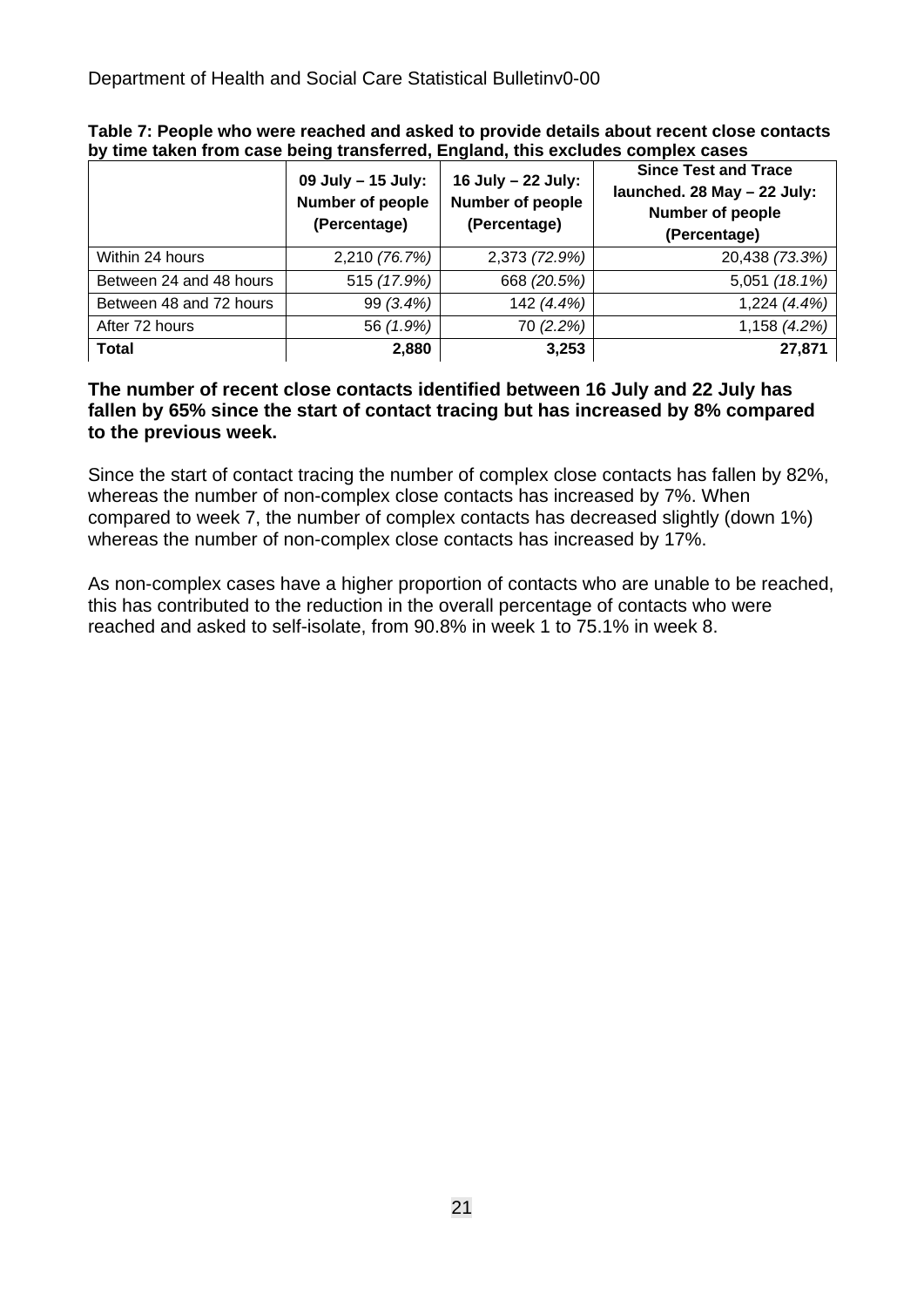

**Figure 9: Number of people identified as recent close contacts, England**

**Table 8: Number of people identified as recent close contacts by whether they were reached and asked to self-isolate, England. Includes both complex and non-complex contacts.**

|                                                      | 09 July - 15<br>July: Number of<br>people<br>(Percentage) | 16 July $-22$<br>July: Number of<br>people<br>(Percentage) | <b>Since Test and</b><br><b>Trace launched. 28</b><br>$May - 22 July:$<br>Number of people<br>(Percentage) |
|------------------------------------------------------|-----------------------------------------------------------|------------------------------------------------------------|------------------------------------------------------------------------------------------------------------|
| <b>Total number of close contacts</b><br>identified  | 17,175                                                    | 18,598                                                     | 222,589                                                                                                    |
| Close contacts reached and asked to self-<br>isolate | 13,465 (78.4%)                                            | 13,974 (75.1%)                                             | 184,703 (83.0%)                                                                                            |
| Close contacts not reached                           | 3,710 (21.6%)                                             | 4,624 (24.9%)                                              | 37,886 (17.0%)                                                                                             |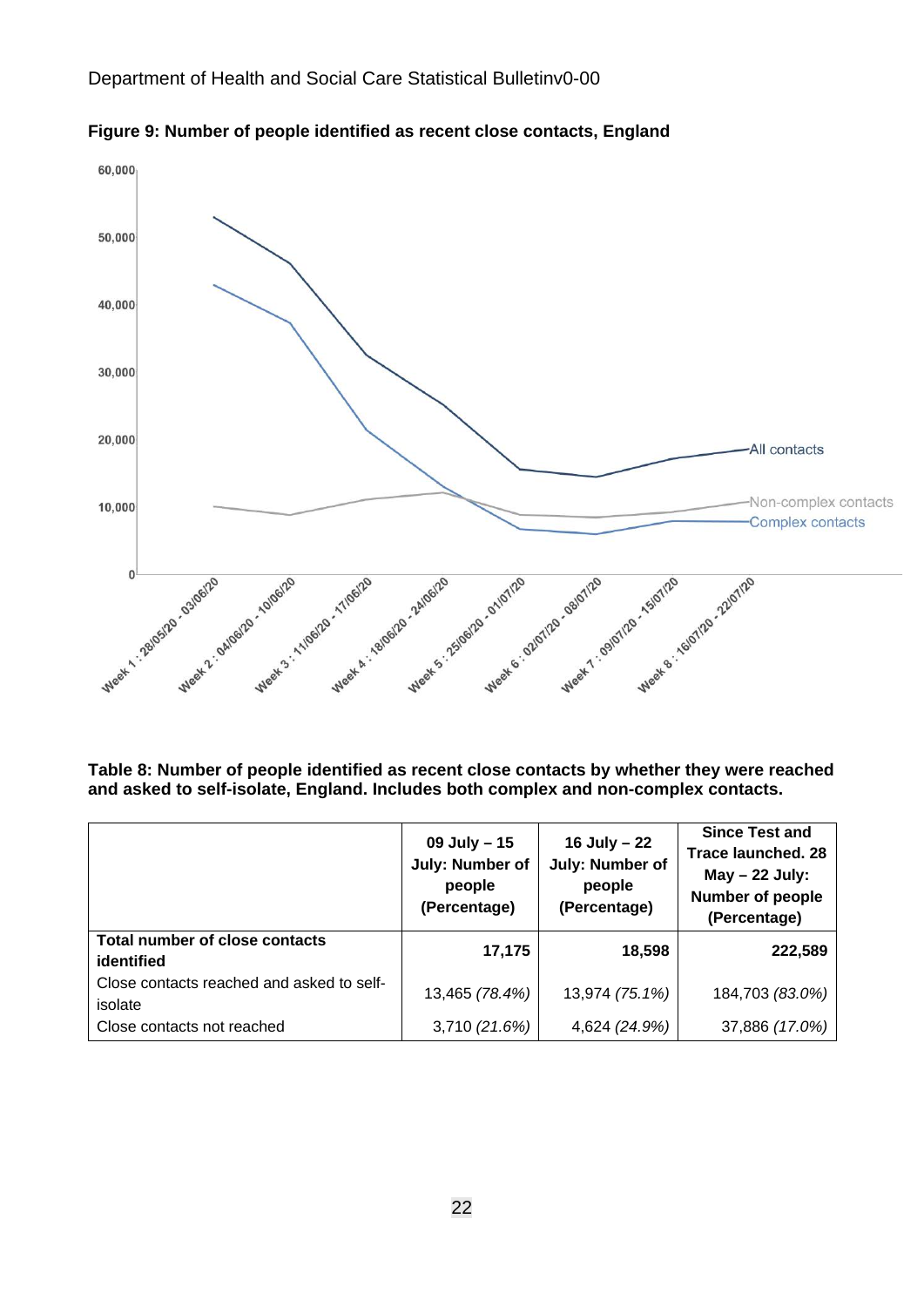#### **The percentage of non-complex contacts who were reached and asked to selfisolate has increased to 60.9% since the starts of Test and Trace.**

10,792 non-complex close contacts were identified of which 6,573 (60.9%) were reached and asked to self-isolate, 2,233 (20.7%) were not reached and 1,986 (18.4%) had no communication details.

The number who were not reached includes those people who the service has been unable to reach because there has been no response to text, email and call reminders, or those for which no contact details were provided to NHS Test and Trace (e.g. phone number or email address). Further, there are some contacts who were reached but have not agreed to self-isolate.

#### **Figure 10: Outcome of contact tracing for recent close contacts classified as non-complex, England**

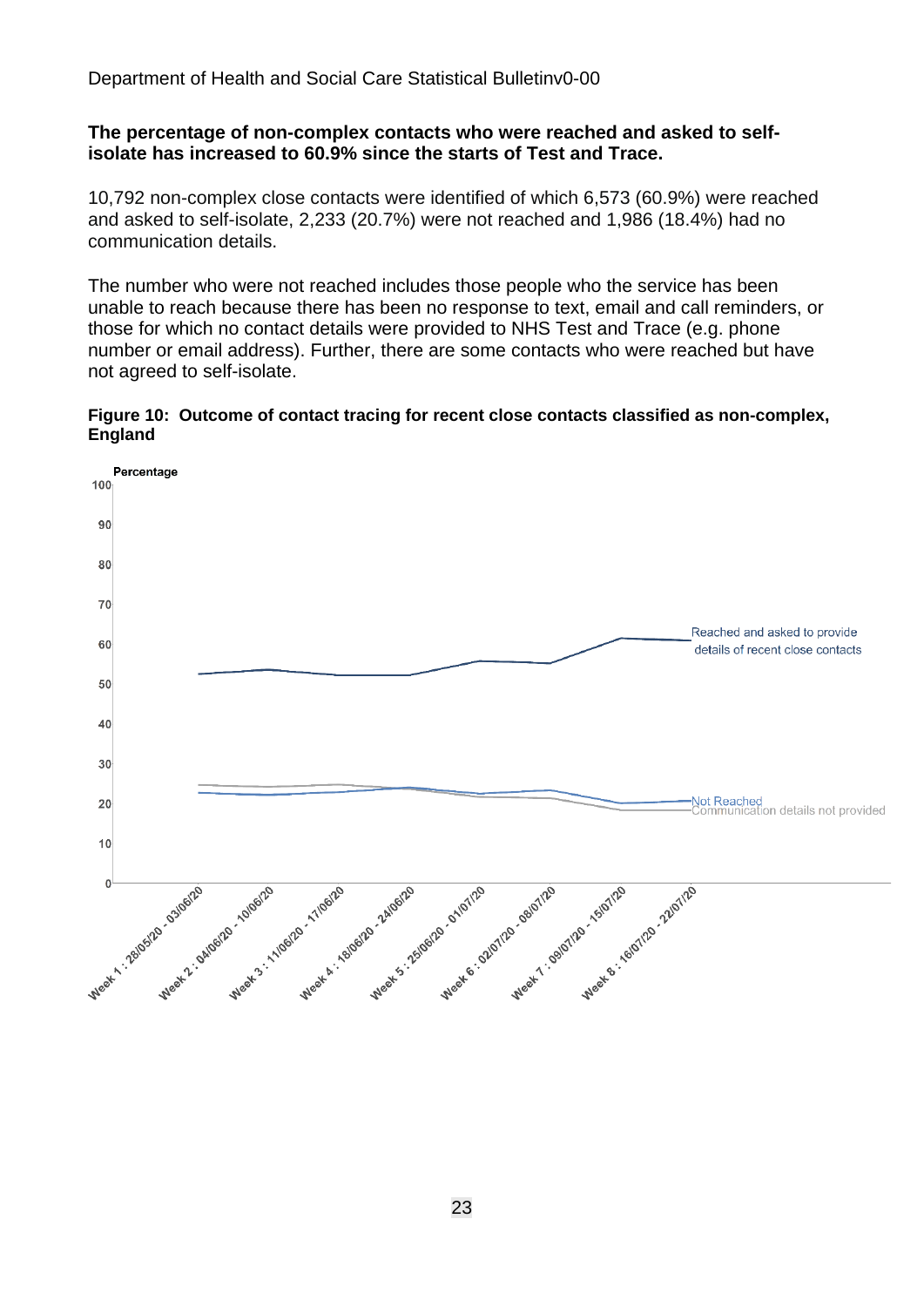|                                           | 09 July $-15$<br>July: Number of<br>people<br>(Percentage) | 16 July - 22<br><b>July: Number</b><br>of people<br>(Percentage) | <b>Since Test and</b><br><b>Trace launched. 28</b><br>$May - 22 July:$<br>Number of people<br>(Percentage) |
|-------------------------------------------|------------------------------------------------------------|------------------------------------------------------------------|------------------------------------------------------------------------------------------------------------|
| Total number of non-complex close         |                                                            |                                                                  |                                                                                                            |
| contacts                                  | 9,258                                                      | 10,792                                                           | 79,506                                                                                                     |
| Close contacts reached and asked to self- |                                                            |                                                                  |                                                                                                            |
| isolate                                   | 5,697 (61.5%)                                              | 6,573 (60.9%)                                                    | 44,043 (55.4%)                                                                                             |
| Close contacts not reached                | 1,860 (20.1%)                                              | 2,233 (20.7%)                                                    | 17,780 (22.4%)                                                                                             |
| Communication details not provided        | 1,701 (18.4%)                                              | 1,986 (18.4%)                                                    | 17,683 (22.2%)                                                                                             |

#### **Table 9: Number of people identified as recent non-complex close contacts, England**

### **In week 8, around 6 out of 10 non-complex contacts were from the same household as the case they were identified from.**

The proportion of recent close non-complex contacts from the same household as the case they were identified from has been steadily declining since Test and Trace launched. In week 8, 63.2% of non-complex contacts were household contacts compared to 69.0% in week 7.

Almost 6 out of 10 of these household contacts were successfully reached and asked to self-isolate. This is in comparison to almost 7 out of 10 for non-complex contacts who were from a different household to the case from which they were identified. Contact tracers will often ask cases themselves to advise their household members to self-isolate without the need for contact tracers to contact them individually. This results in these contacts not being recorded as reached and asked to self-isolate, which is likely a contributing factor for a lower proportion of household contacts being reached in comparison to non-household contacts.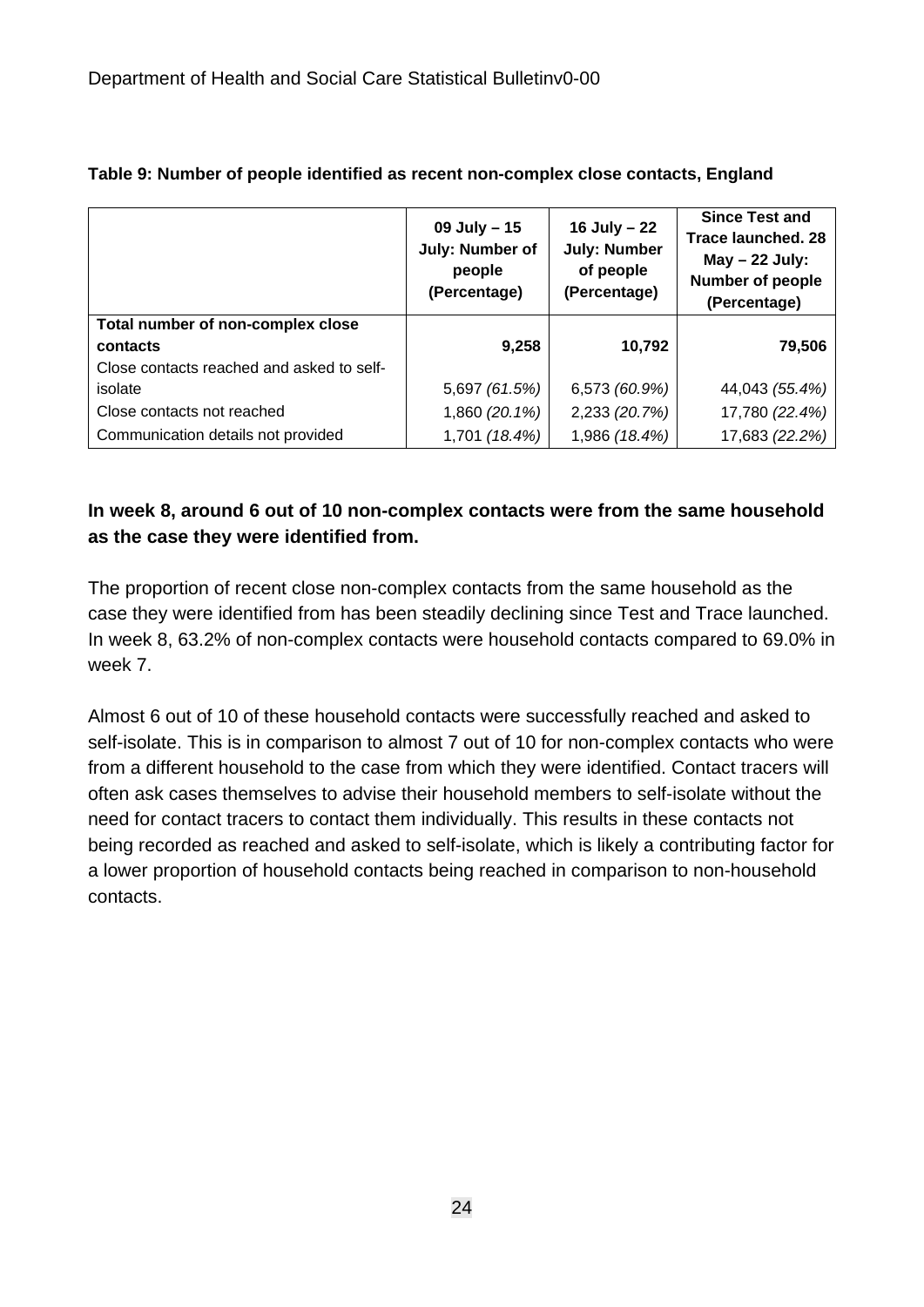

**Figure 11: Proportion of recent close non-complex contacts by whether they were from the same household as the case that they were identified from, England**

**Table 10: Number of recent close non-complex contacts by whether they were from the same household as the case that they were identified from, England**

|                                                      | 09 July $-15$<br>July: Number of<br>people<br>(Percentage) | 16 July $-22$<br><b>July: Number</b><br>of people<br>(Percentage) | <b>Since Test and</b><br>Trace launched.<br>28 May - 22 July:<br><b>Number of people</b><br>(Percentage) |
|------------------------------------------------------|------------------------------------------------------------|-------------------------------------------------------------------|----------------------------------------------------------------------------------------------------------|
| Total number non-complex household<br>contacts       | 6,392                                                      | 6,818                                                             | 56,556                                                                                                   |
| Close contacts reached and asked to self-<br>isolate | 3,657 (57.2%)                                              | 3,872 (56.8%)                                                     | 29,647 (52.4%)                                                                                           |
| Close contacts not reached                           | 2,735 (42.8%)                                              | 2,946 (43.2%)                                                     | 26,909 (47.6%)                                                                                           |
| Total number non-complex not<br>household contacts   | 2,866                                                      | 3,974                                                             | 22,950                                                                                                   |
| Close contacts reached and asked to self-<br>isolate | 2,040 (71.2%)                                              | 2,701 (68.0%)                                                     | 14,396 (62.7%)                                                                                           |
| Close contacts not reached                           | 826 (28.8%)                                                | 1,273 (32.0%)                                                     | 8,554 (37.3%)                                                                                            |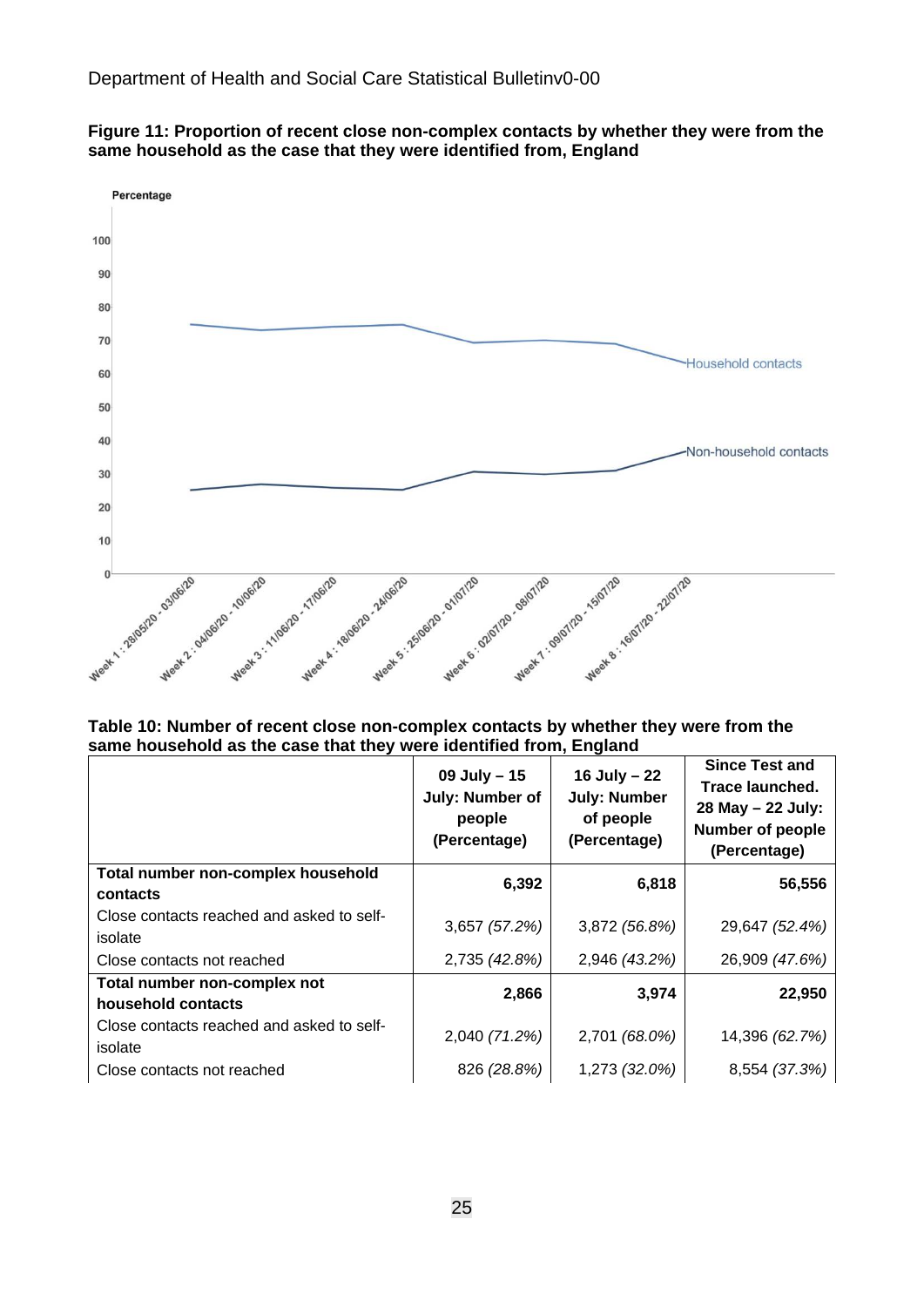#### **For non-complex contacts who were advised to self-isolate, more than 4 out of 5 of them were reached within 24 hours of being identified[11.](#page-25-0)**

In week 8, 81.7% of non-complex contacts that were advised to self-isolate were reached within 24 hours of being identified. This has remained consistent since Test and Trace launched with 83.1% of all non-complex contacts advised to self-isolate being reached within 24 hours.

#### **Figure 12: Proportion of recent close contacts who were advised to self-isolate by time taken to reach them, England. This does not include complex contacts.**



<span id="page-25-0"></span><sup>&</sup>lt;sup>11</sup> Timing data does not include non-complex contacts which were subsequently escalated to complex.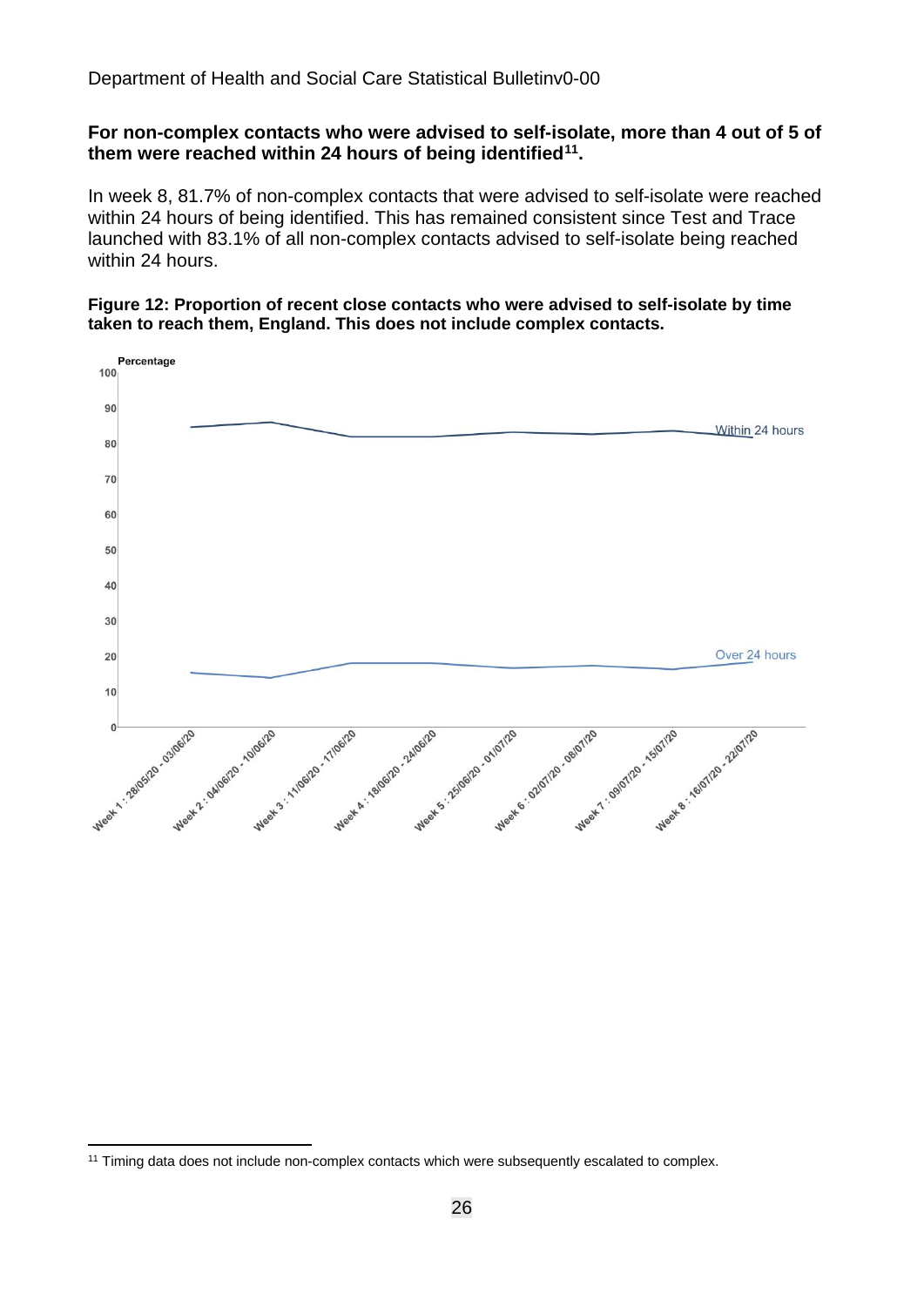**Table 11: People identified as recent close contacts who were advised to self-isolate by time taken to reach them England. This excludes complex contacts.**

|                         | 09 July - 15 July:<br>Number of people<br>(Percentage) | 16 July - 22 July:<br><b>Number of people</b><br>(Percentage) | <b>Since Test and Trace</b><br>launched. 28 May - 22<br><b>July: Number of people</b><br>(Percentage) |
|-------------------------|--------------------------------------------------------|---------------------------------------------------------------|-------------------------------------------------------------------------------------------------------|
| Within 24 hours         | 4,761 (83.6%)                                          | 5,365 (81.7%)                                                 | 36,539 (83.1%)                                                                                        |
| Between 24 and 48 hours | 787 (13.8%)                                            | 956 (14.6%)                                                   | 5,686 (12.9%)                                                                                         |
| Between 48 and 72 hours | 98 (1.7%)                                              | 195 (3.0%)                                                    | 1,119 (2.5%)                                                                                          |
| After 72 hours          | 49 (0.9%)                                              | 54 (0.8%)                                                     | 637 (1.4%)                                                                                            |
| <b>Total</b>            | 5,695                                                  | 6,570                                                         | 43,981                                                                                                |

#### **For non-complex contacts who were advised to self-isolate, over half were reached within 24 hours of the case that reported them being transferred to the contact tracing system.**

In week 8, 54.7% of non-complex contacts who were advised to self-isolate were reached within 24 hours of the case. For all non-complex contacts who were advised to self-isolate since Test and Trace launched, 55.1% have been reached within 24 hours.

This measure gives a sense of the end-to-end journey time through the test and trace system from when an individual testing positive was reported to test and trace, to when their close contacts were reached and advised to self-isolate. This information is only available for non-complex contacts, although there are a small number of non-complex contacts where the time taken from the time that a positive case is transferred is not available.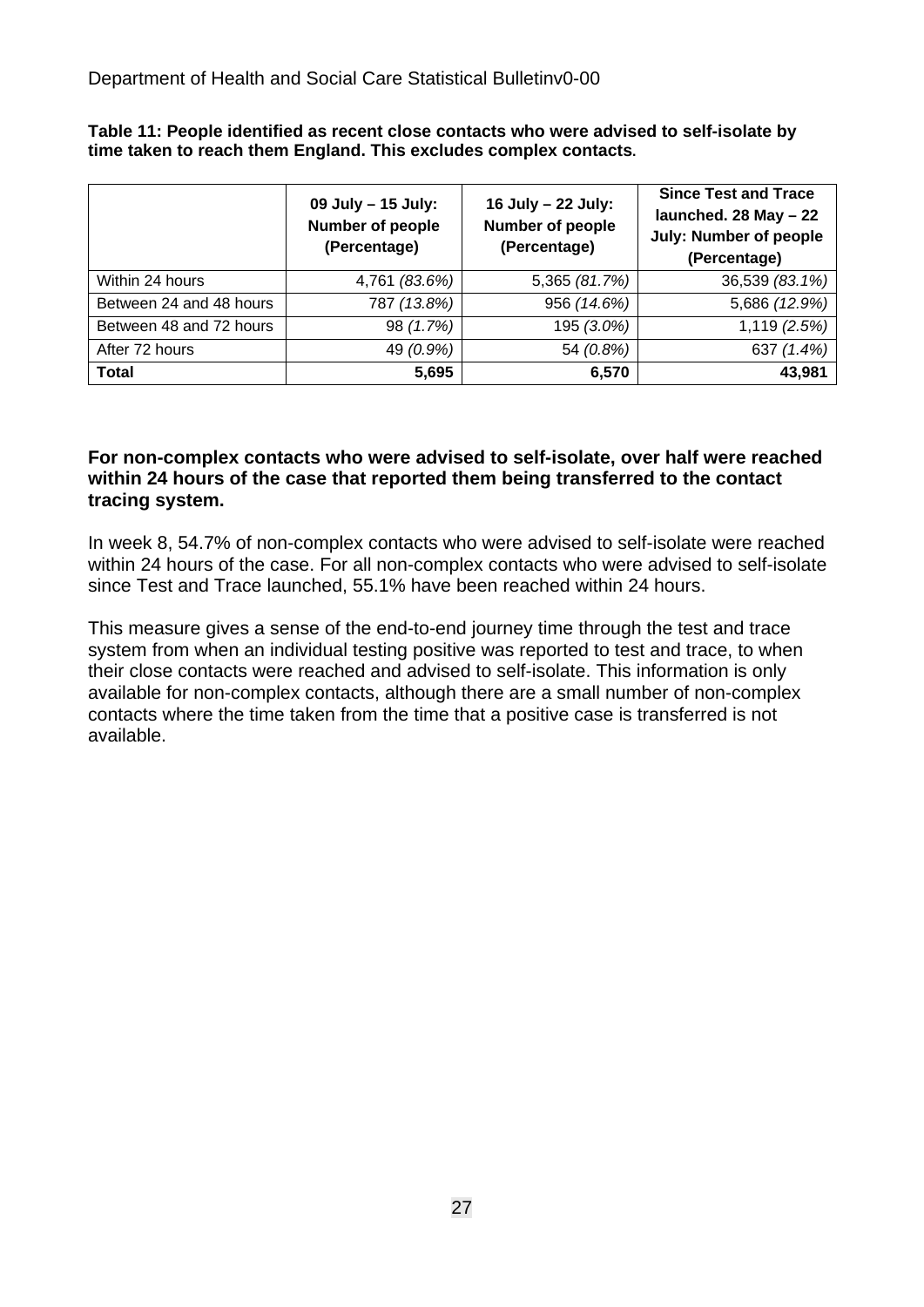**Figure 13: Proportion of recent close contacts who were advised to self-isolate by time taken from the case that reports them being transferred to the contact tracing system, England. This does not include complex contacts.**



**Table 12: Number of close contacts who were advised to self-isolate by time taken from the case that reports them being transferred to the contact tracing system England. This excludes complex contacts.**

|                         | 09 July - 15<br>July: Number of<br>people<br>(Percentage) | 16 July - 22 July:<br>Number of people<br>(Percentage) | <b>Since Test and Trace</b><br>launched. 28 May - 22<br>July: Number of<br>people (Percentage) |
|-------------------------|-----------------------------------------------------------|--------------------------------------------------------|------------------------------------------------------------------------------------------------|
| Within 24 hours         | 3,179 (55.9%)                                             | 3,506 (54.7%)                                          | 24,073 (55.1%)                                                                                 |
| Between 24 and 48 hours | 1,726 (30.3%)                                             | 1,929 (30.1%)                                          | 12,251 (28.0%)                                                                                 |
| Between 48 and 72 hours | 537 (9.4%)                                                | 663 (10.4%)                                            | 4,328 (9.9%)                                                                                   |
| After 72 hours          | 246 (4.3%)                                                | 306 (4.8%)                                             | 3,037 (7.0%)                                                                                   |
| <b>Total</b>            | 5,688                                                     | 6,404                                                  | 43,689                                                                                         |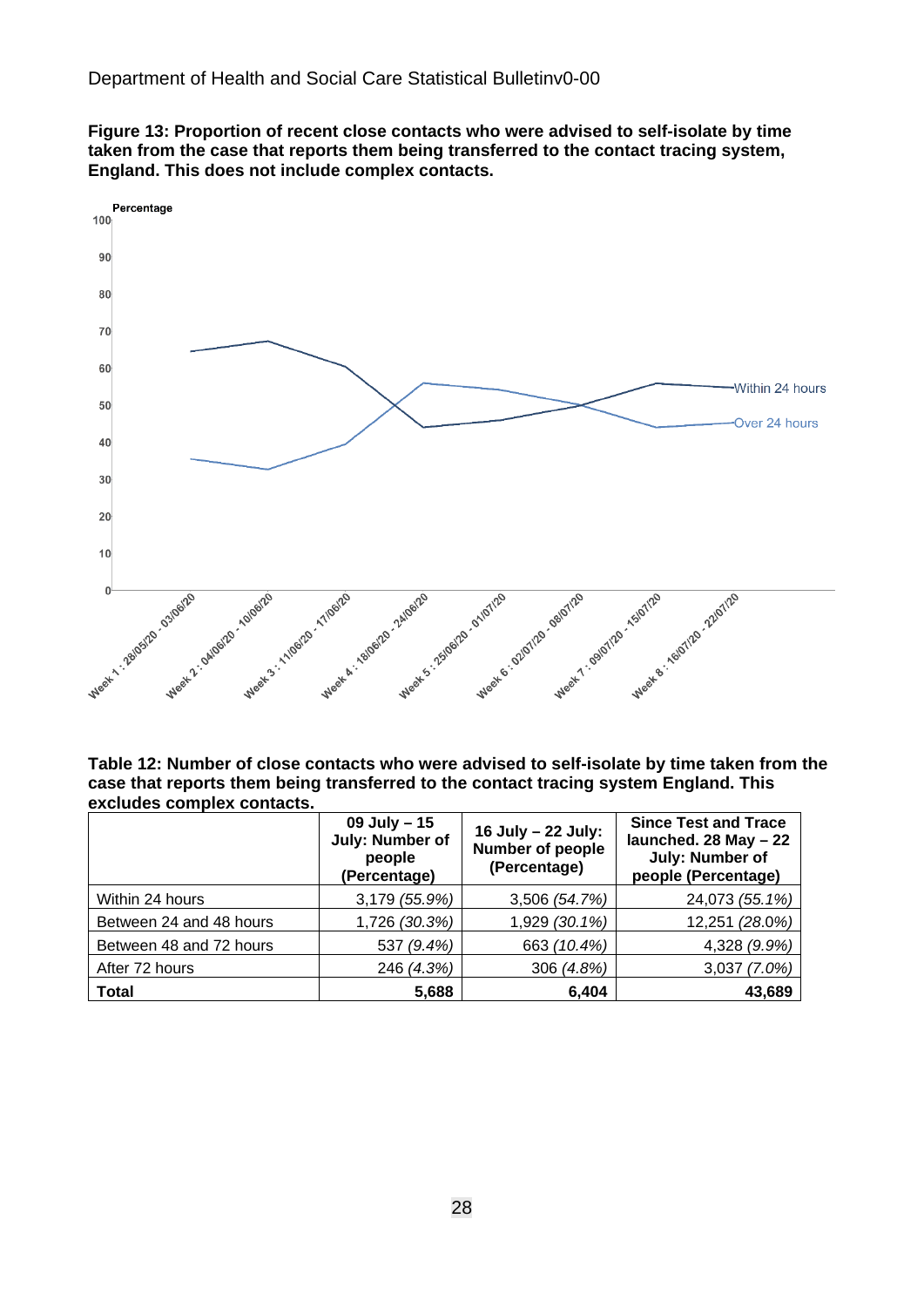#### **Almost all complex contacts continue to be reached and asked to self-isolate.**

7,806 complex close contacts were identified of which 7,401 (94.8%) were reached and asked to self-isolate, 405 (5.2%) were not reached.

#### **Figure 14: Outcome of contact tracing for recent close contacts classified as complex, England**



**Table 13: Number of people identified as recent complex close contacts, England**

|                                                                 | 09 July $-15$<br>July: Number of<br>people<br>(Percentage) | 16 July $-22$<br>July: Number of<br>people<br>(Percentage) | <b>Since Test and</b><br><b>Trace launched. 28</b><br>$May - 22 July:$<br>Number of people<br>(Percentage) |
|-----------------------------------------------------------------|------------------------------------------------------------|------------------------------------------------------------|------------------------------------------------------------------------------------------------------------|
| Total number of close contacts<br>identified from complex cases | 7,917                                                      | 7,806                                                      | 143,083                                                                                                    |
| Close contacts reached and asked to self-<br>isolate            | 7,768 (98.1%)                                              | 7,401 (94.8%)                                              | 140,660 (98.3%)                                                                                            |
| Close contacts not reached                                      | 149 (1.9%)                                                 | 405 (5.2%)                                                 | 2,423 (1.7%)                                                                                               |